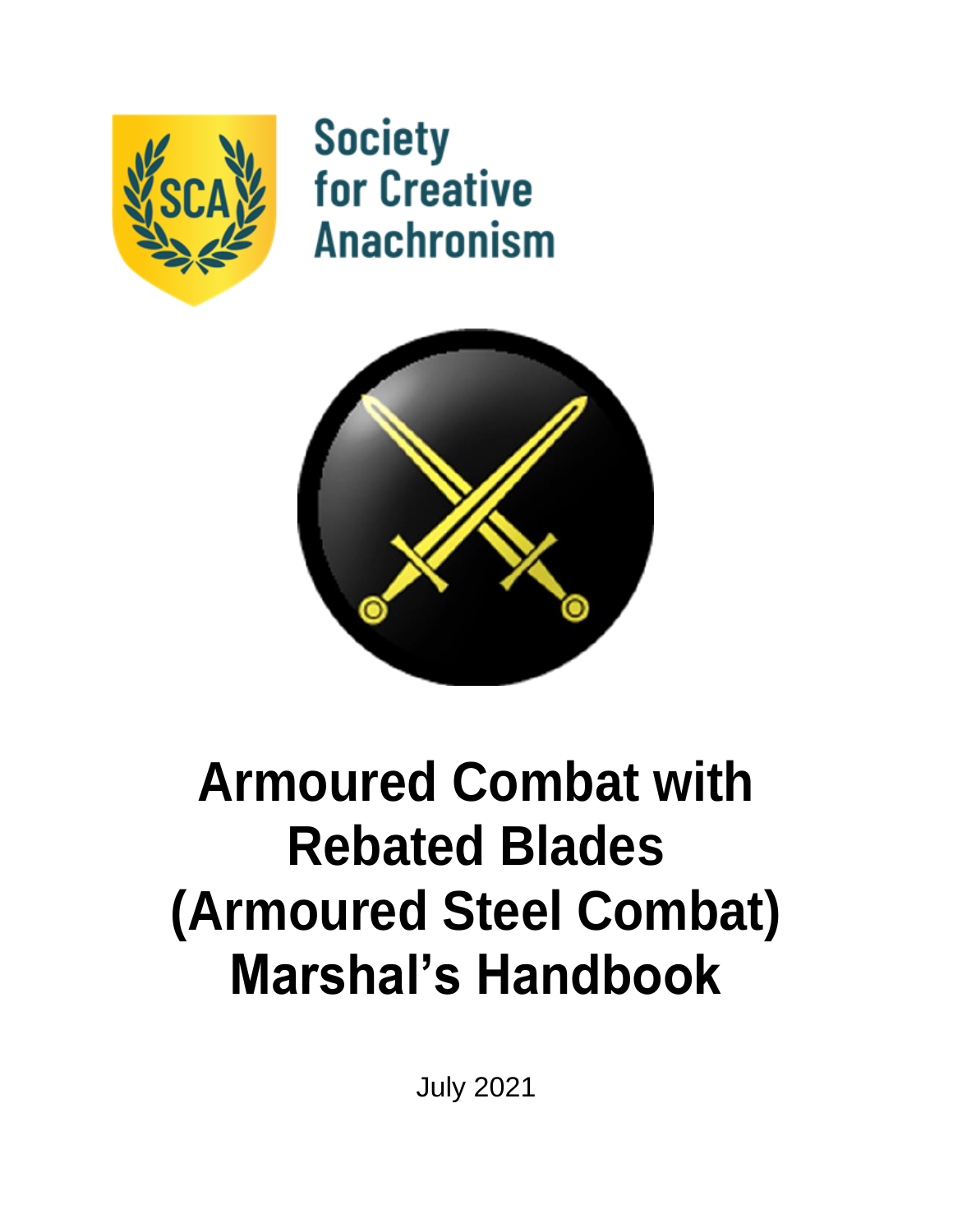#### Armoured Combat with Rebated Blades (Armoured Steel Combat), Marshal's Handbook July 2021

© 2021 Society for Creative Anachronism, Inc. All Rights Reserved/ This handbook is an official corporate publication of the Society for Creative Anachronism, Inc., a nonprofit organization dedicated to researching and recreating the customs, combat and courtesy of the Middle Ages and the Renaissance.

Copies of this document can be ordered from SCA Marketplace, PO Box 611928, San Jose, CA 95161.

Members of the Society for Creative Anachronism, Inc., may photocopy this work in whole or in part for SCA use provided that copyright credit is given and no changes are made to the text. The contents of this document will be posted a[t http://www.sca.org](about:blank) and further reproduction on other Internet sites is expressly forbidden.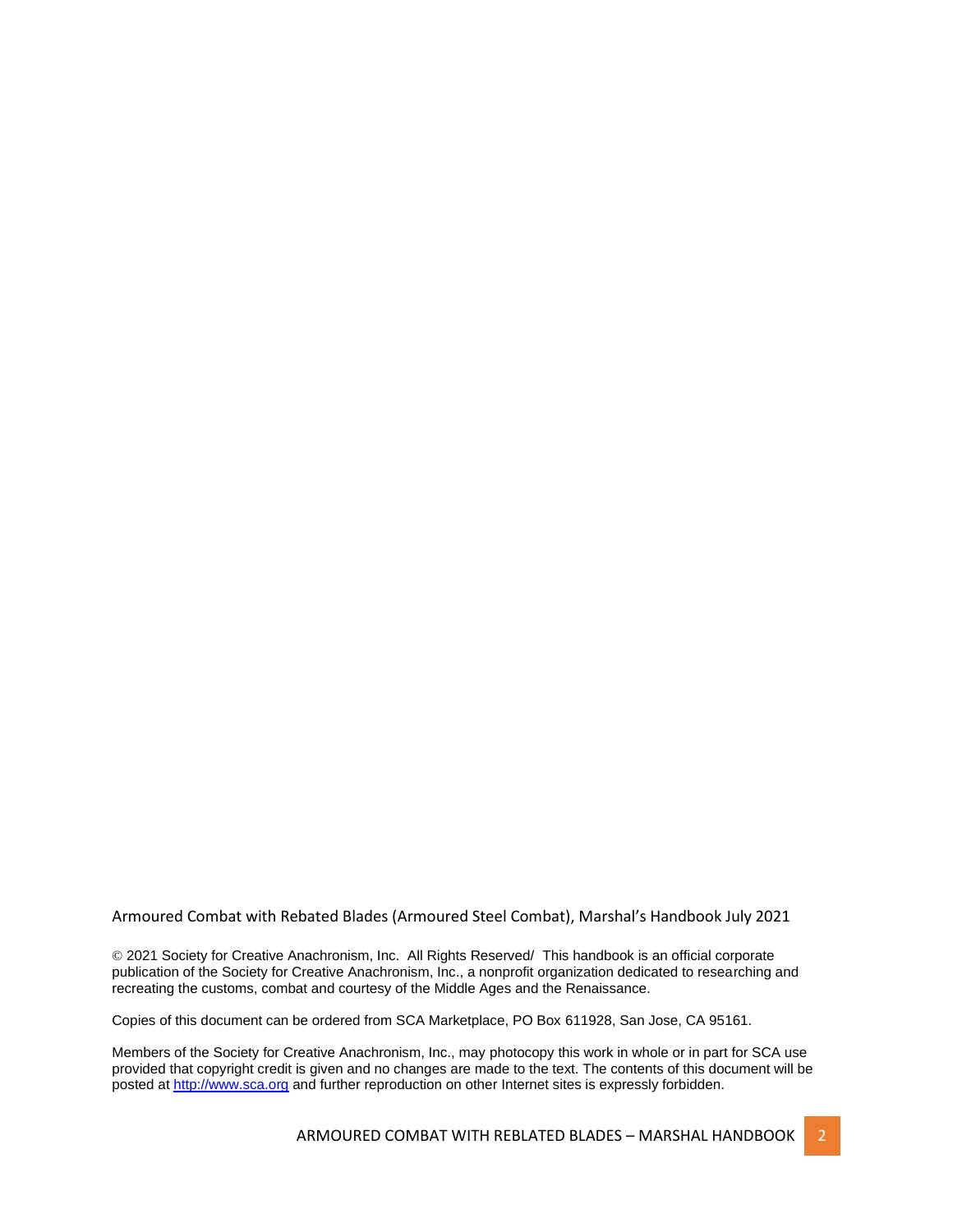# **Table of Contents**

|     |         | Introduction                                                |                             | $\mathbf{r}$                      |                                                     | the contract of the contract of the |                          |                           |         | $4 \overline{4}$ |
|-----|---------|-------------------------------------------------------------|-----------------------------|-----------------------------------|-----------------------------------------------------|-------------------------------------|--------------------------|---------------------------|---------|------------------|
| I.  |         | Armoured Combat with Rebated Blades (Armoured Steel Combat) |                             |                                   |                                                     |                                     |                          |                           | L.      | . 4              |
|     |         | A. General<br>$\sim$ $\sim$                                 |                             |                                   | and the state of                                    | <b>All Control</b>                  | $\mathbf{r}$             | ä,                        |         | .4               |
|     |         | B. Authorizations.                                          | ÷.                          | $\mathbf{r}$                      | $\mathbf{r}$                                        | $\mathcal{L}^{\mathcal{L}}$         |                          |                           |         | .5               |
|     |         | C. Armour Standards                                         | $\mathbf{r}$                | $\sim 10$                         | $\mathbf{r}$                                        | $\mathbf{r}$                        | $\mathbf{r}$             | ä,                        |         | .6               |
|     |         | D. Weapon Standards                                         | $\sim 10^{-10}$             | $\sim$                            | $\mathbf{r}$                                        | ÷.                                  | $\mathbf{r}$             | ä,                        |         | . 9              |
|     |         | E. Shields                                                  |                             | $\mathbf{r}$                      | ä,                                                  | $\blacksquare$                      | $\epsilon$               | ä,                        |         | .10              |
|     |         | F. Rules of Combat                                          | $\mathcal{L}^{\mathcal{L}}$ | <b>All Control</b>                | $\mathcal{L}^{\pm}$                                 | $\mathbf{r}^{\prime}$               | $\blacksquare$           | $\blacksquare$            |         | .11              |
|     |         | G. Target Areas . The assess                                |                             | $\mathbf{r}$                      | ä,                                                  | $\mathbf{r}$                        | $\mathcal{L}$            | ä,                        |         | .12              |
|     |         | H. Valid Blows<br>$\sim$                                    | $\mathbf{r}$                | $\mathbf{r}$                      | $\mathbf{r}$                                        | ä,                                  |                          |                           |         | .12              |
|     | L.      | Permissible Techniques                                      |                             | $\mathcal{L}^{\mathcal{L}}$       | t,                                                  | t,                                  |                          |                           |         | .12              |
|     | $J_{-}$ | Prohibited Techniques .                                     |                             |                                   | ÷.                                                  | ÷,                                  | ä,                       | ä,                        |         | .13              |
|     |         | K. Permissible Tournament Styles                            |                             |                                   | $\sim 100$ km s $^{-1}$<br><b>Contract Contract</b> |                                     | $\mathcal{L}$            | t.                        |         | .13              |
|     |         | L. List Field Requirements                                  |                             | and the control of the control of |                                                     |                                     | $\mathbf{r}$             | t.                        |         | .14              |
|     |         | M. Marshaling Armoured Steel Combat.                        |                             |                                   |                                                     |                                     | $\mathbf{r}$             | $\mathbf{r}$              |         | .15              |
|     |         | N. Marshals                                                 |                             |                                   | ä,                                                  | ä,                                  | ä,                       | $\blacksquare$            |         | .15              |
|     |         | O. Judges.                                                  |                             | $\mathbf{r}$                      | $\mathbf{r}^{\prime}$                               | $\epsilon$                          | $\blacksquare$           | $\bullet$                 | ×.      | .16              |
| Ш.  |         | <b>Combat Injury Procedures</b>                             |                             | $\mathbf{r}$                      | ä,                                                  |                                     |                          | ÷,                        |         | .19              |
| Ш.  |         | Guidelines for Marshaling on the Field .                    |                             |                                   |                                                     | <b>All Contracts</b>                | <b>Contract Contract</b> | $\mathbf{r} = \mathbf{r}$ |         | .20              |
| IV. |         | <b>Equipment Inspection Guidelines.</b>                     |                             |                                   | Ġ,                                                  | $\mathbf{r}$                        |                          | ä,                        |         | .21              |
|     |         | A. General Information.                                     |                             | $\mathbf{r}$                      | ä,                                                  |                                     |                          | $\blacksquare$            |         | .21              |
|     |         | B. Sample Armour Inspection .                               |                             |                                   | ä,                                                  | ä,                                  | ×.                       | $\blacksquare$            | $\cdot$ | .22              |
|     |         | C. Sample Weapons Inspection.                               |                             |                                   |                                                     |                                     |                          |                           |         | .22              |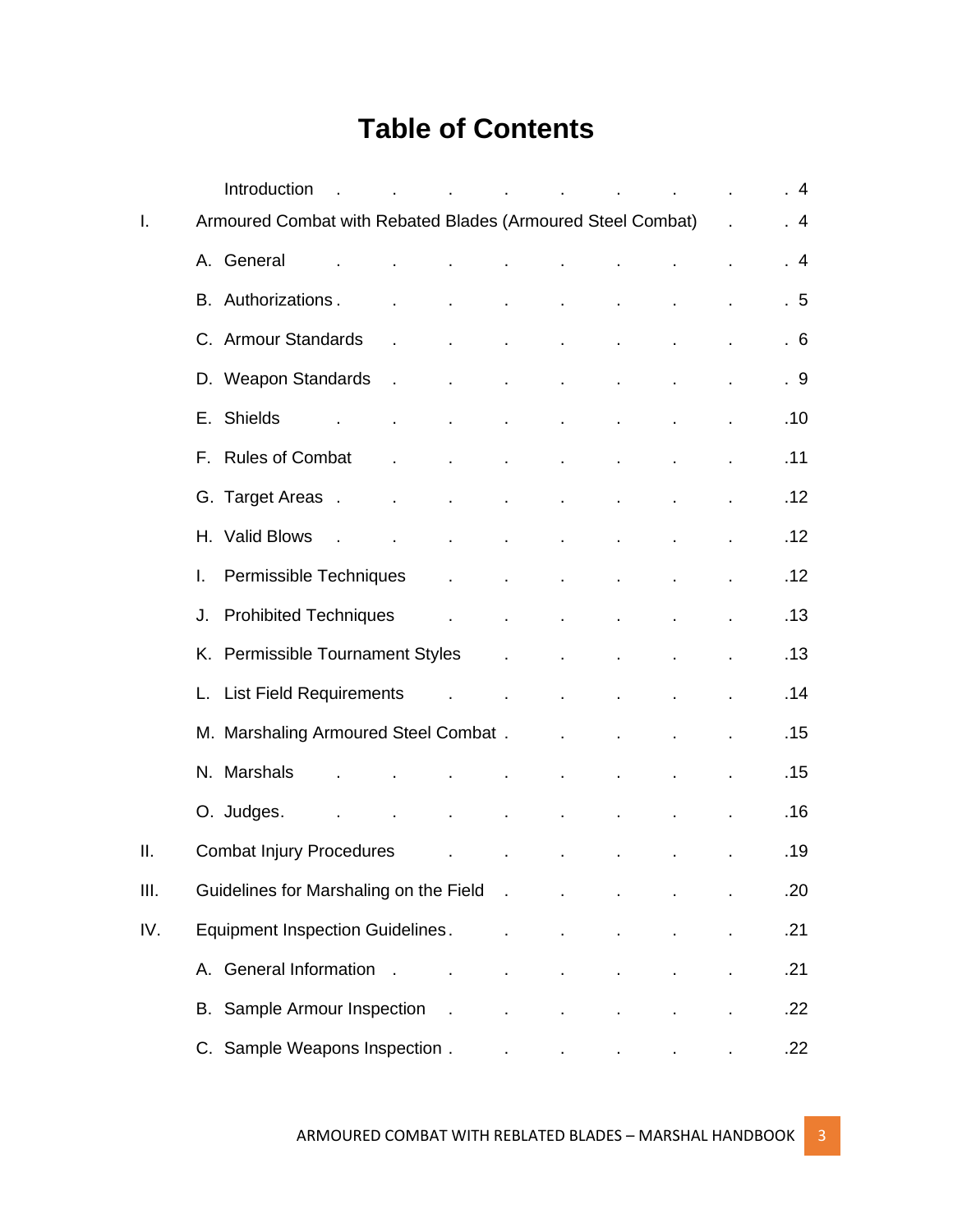# **Introduction**

This handbook is the latest revision of a set of rules for Armoured Combat with Rebated Blades (Armoured Steel Combat). These rules are to be used in conjunction with the Marshal's Handbook with the intent of setting the minimum standard which participating Kingdoms are to utilize. Any changes to these rules require the review and approval of the Society Marshal for Armoured Combat for Rebated Blades except as noted below. All fighters and marshals are responsible for knowing these rules, as well as the additional rules of their Kingdom. Rules are designed to promote safe rebated steel combat in the Society. No matter how clear or accurate, rules cannot replace common sense, good judgment, and concern for the participants and spectators. If a question arises when applying these standards, choose the answer that promotes the greatest degree of safety for all participants.

# **I. Armoured Combat with Rebated Blades (Armoured Steel Combat)**

As this new discipline differs significantly from existing Society armoured combat, kingdoms wishing to start programs must submit a plan to the Deputy Society Marshal for Armoured Combat with Rebated Blades, detailing how they intend to implement their program, and who will manage it at its outset. This requirement is to ensure that new programs in this area set up by differing kingdoms maintain as much fidelity as possible to the original intent of the program. There are several aspects to this discipline (NO thrusting, allowed weapons and required armor, blow calling by judges instead of combatants, and combats to multiple good blows as examples) which differ from traditional SCA armoured combat. Implementing this new discipline will require more centralized control until such time as it establishes its own culture and identity on an inter-kingdom basis. The DSM for this discipline will review the proposals with the Society Marshal, and the Society Marshal will approve or disapprove each new program

#### A. General

Armoured steel fighting within the SCA must follow all policies and procedures outlined in this document, as well as all relevant policies contained in the Rules of the Lists and the additional rules established by the Kingdoms. Generally speaking, this section outlines the standards that might differ from the policies and procedures outlined in the Rules of the Lists, such as differing minimum standards in armor.

- 1. All Combatants will ensure that their combat equipment is in safe, good working order and meets the specifications set forth in this document.
- 2. An authorization shall be completed prior to engaging in this activity. Authorizations are not required for designated practices for instruction and training purposes. Authorization requirements are described in section IX.B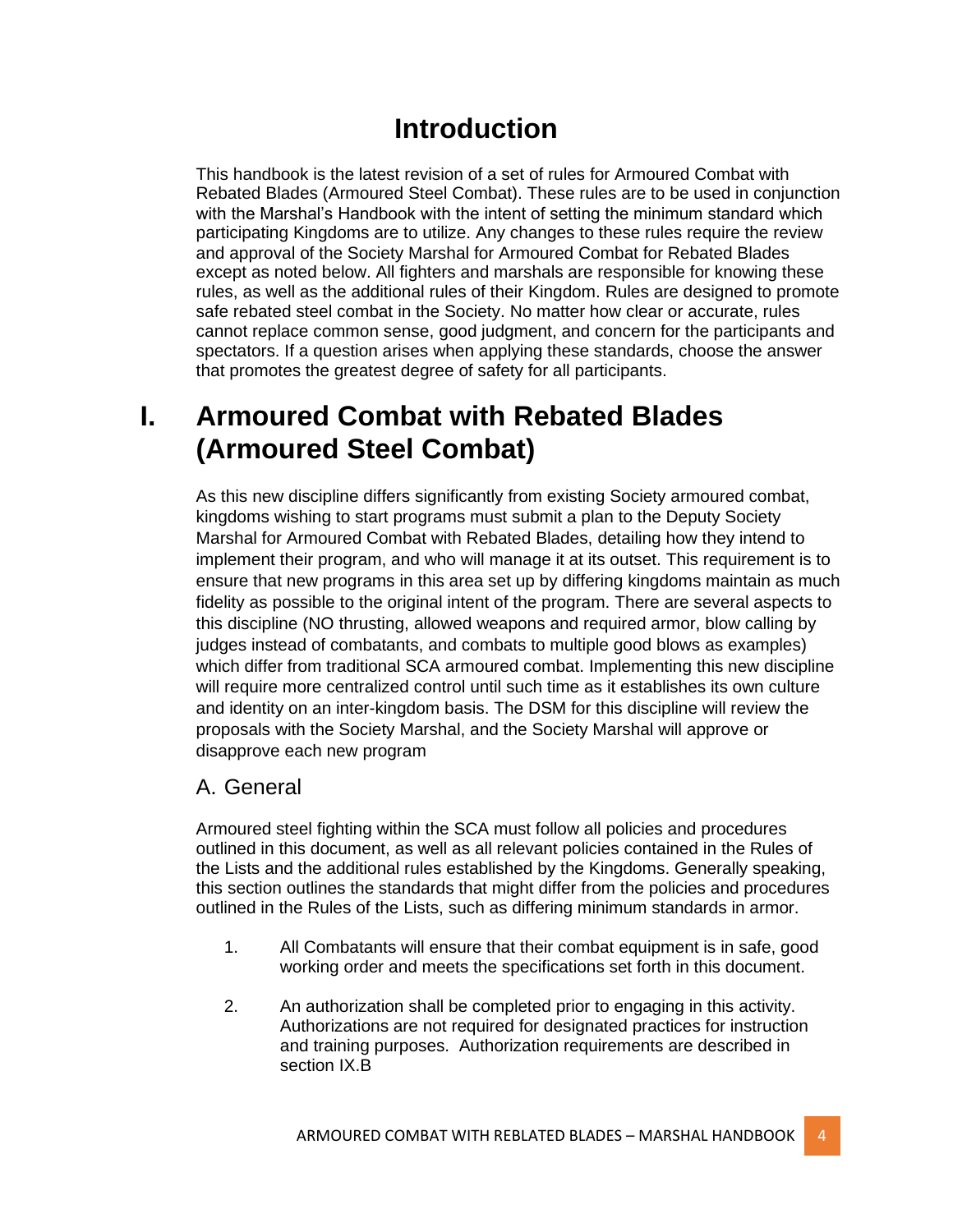- 3. Should the inspecting marshal fail a weapon or armour, the owner of the equipment may appeal to the Armoured Steel Combat MIC. The MIC's decision is final for that day.
	- a. The decision of the Armoured Steel Combat. MIC can be appealed to the Kingdom Deputy of Armoured Steel Combat.
- 4. Combatants, as directed by the Rules of the Lists shall:
	- a. Armor themselves to at least the minimum standard described in section I.C.4
	- b. Use only those weapons as permitted in this style of combat.
	- c. Upon hearing the call off "HOLD" all fighting shall IMMEDIATELY stop.
	- d. Obey all of the "Conventions of Combat" outlined in the Marshal's Handbook, unless differing procedures are specifically outlined in this document.

#### B. Authorizations

Unless otherwise described below, authorizations shall follow the requirements and specifications outlined in above in Marshal's Handbook.

- 1. This is a separate form of combat. Both Longsword and Arming Sword will require separate authorizations upon the list.
- 2. Authorization is not required for practice and training at SCA official practices.
- 3. Prior to authorization the fighter must show a clear understanding of the rules and conventions for Armoured Steel fighting.
- 4. The authorization shall be conducted as follows:
	- a. 2 marshals and 1 experienced combatant must be present
	- b. The authorization shall be a two-phase system
		- i. Phase one combat using rattan weapons
		- ii. Phase two using steel weapons
		- iii. The length of these phases shall be at the discretion of the authorizing marshals
	- c. The combat shall be non-stop (i.e., without stopping to call blows)
	- d. The fighter must demonstrate a level of safety, control and proficiency

ARMOURED COMBAT WITH REBLATED BLADES – MARSHAL HANDBOOK 5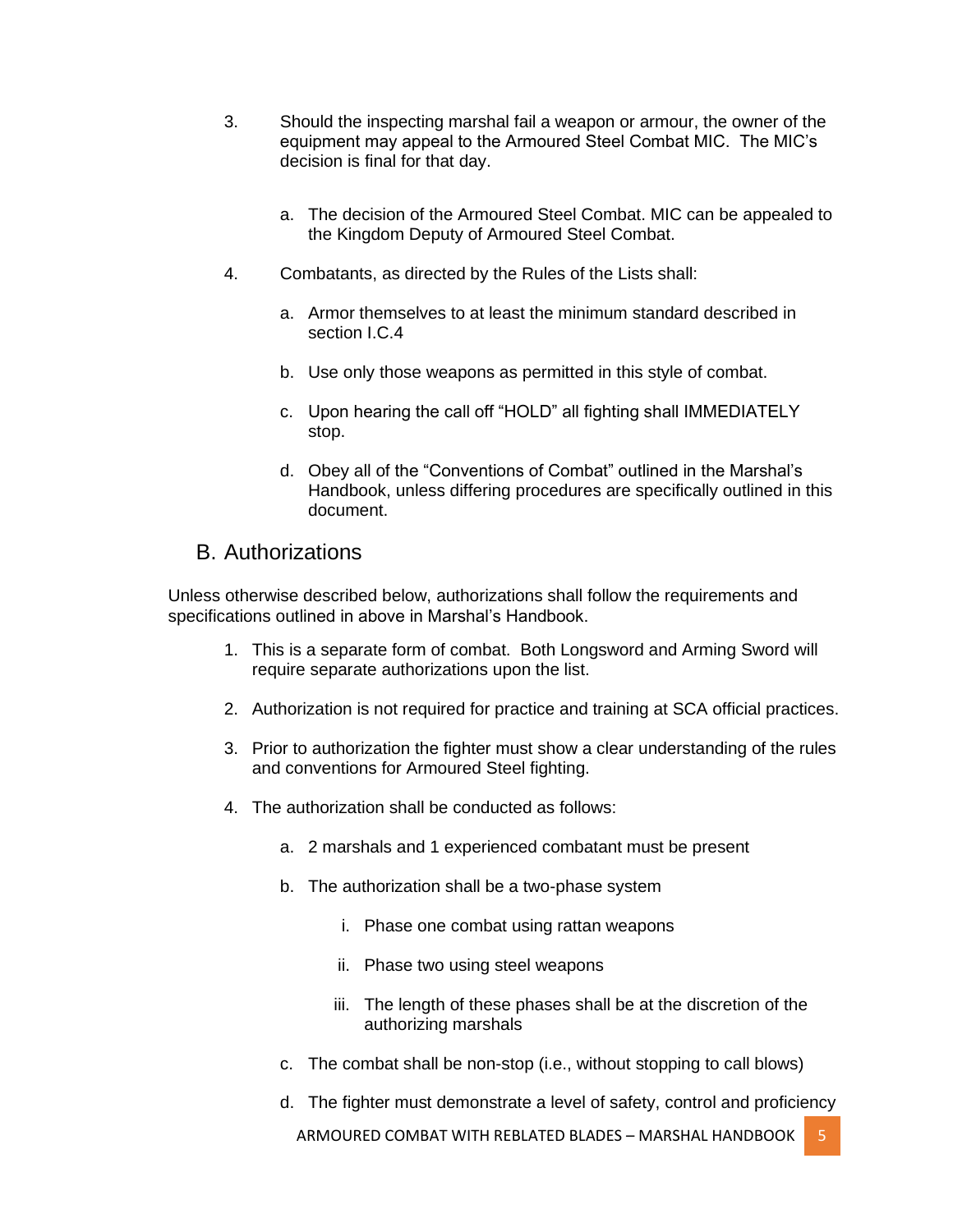- e. The fighter must demonstrate familiarity with the rules and follows the instructions of the Marshals.
- f. "Can take a blow and can give a blow"
	- i. Demonstrate comfort and composure when being struck
	- ii. Demonstrate sufficient technique to be able execute attacks which land in scoring zones with proper blade orientation.

#### C. Armor Standards

The construction of armor shall explicitly meet the standards as outlined below. The minimum armor standards are designed to allow for recommended protection; combatants are encouraged to armor to the level they feel safe beyond the minimum standards. The protective equipment has to provide reliable protection to the head, neck, spine and joints in any body position.

- 1. Helms: Shall be of welded or riveted construction with a minimum of 12 gauge mild steel thickness or equivalent protection from other materials (i.e. stainless steel or spring steel). Additionally, helms:
	- a. Shall have no internal protrusions which could cause injury to the wearer.
	- b. Shall be padded in such a manner as to provide progressive give under the force of a blow without resulting in injury to the wearer. Foam/padding and a suspension system are two examples.
	- c. Shall have a chin strap, which ensures its stability, eliminating any possibility that it may fall off or come loose during combat.
	- d. Shall not have an opening in excess of the following:
		- i. For grill style openings, the maximum shall be  $\frac{3}{4}$  inch by 1 1/2 inch or have an open area not to exceed 1.125 square inches.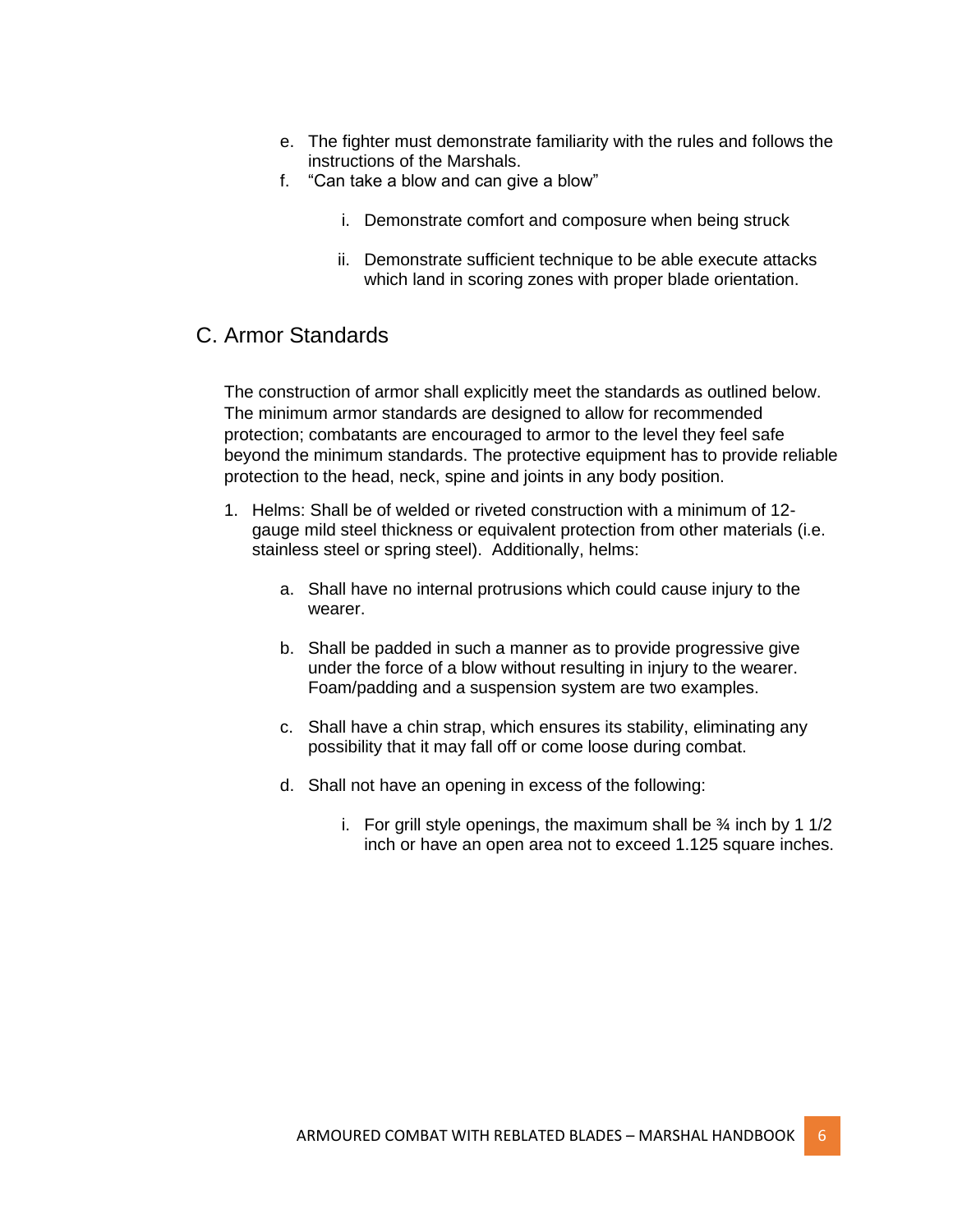

ii. For horizonal oculariums (historical style) openings, the maximum shall be ½ inch by 2 1/4 inch or have an open area not to exceed 1.125 square inches



- iii. Combatants may use shatter proof glasses (Meet ANSI Z87.1-2003 high-impact standards) where the helm does not meet the requirements for these openings at the discretion of the inspecting Marshal.
- e. If a visor is used it shall be held in place by a positive system that does not allow it to become open or dislodged during combat.
- 2. Neck Armor:
	- a. Cervical vertebra shall be protected by rigid material with padding

ARMOURED COMBAT WITH REBLATED BLADES – MARSHAL HANDBOOK 7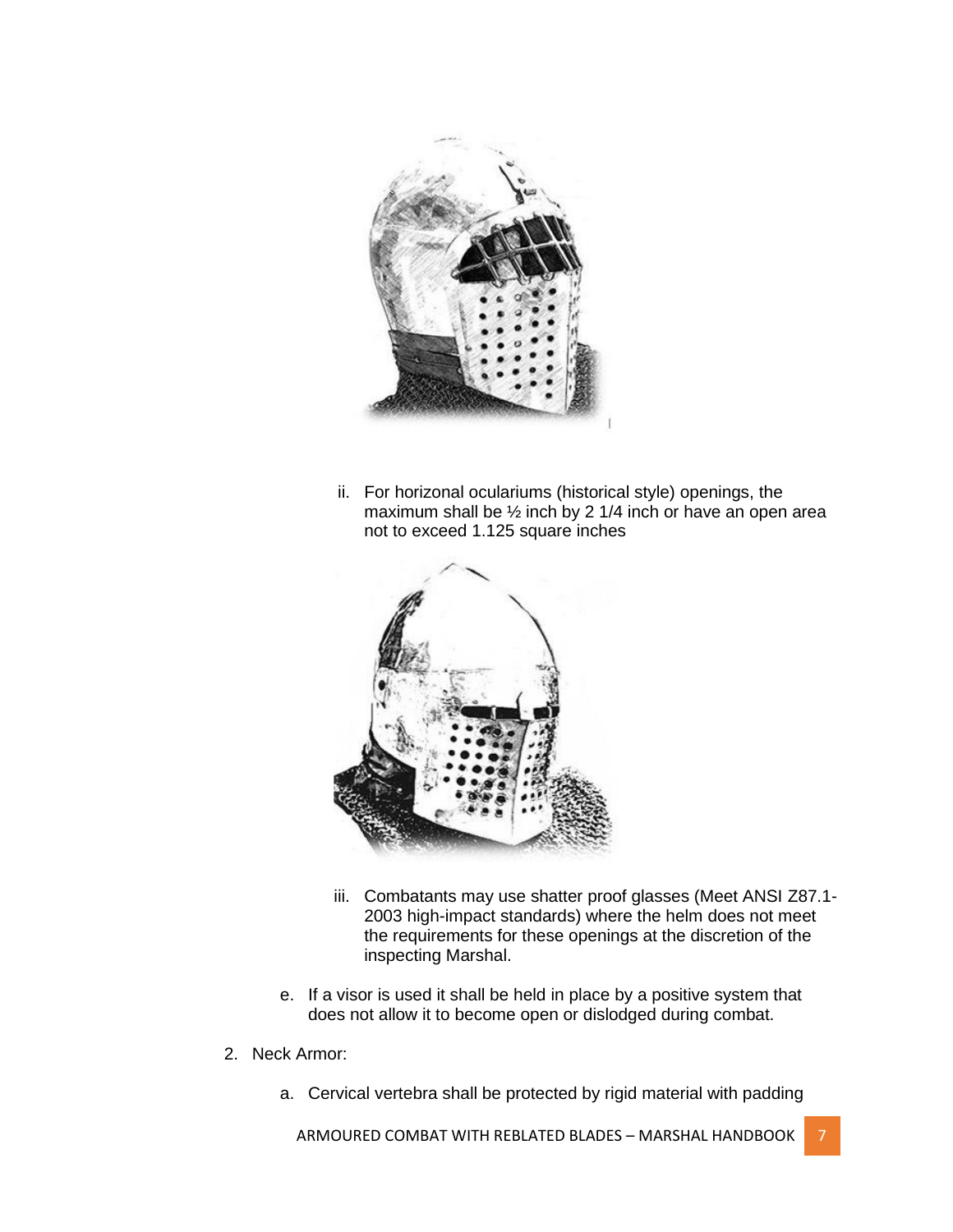under it.

- b. Note: an aventail, camail, or equivalent alone may be insufficient based on the fit of the helm. Combatants are cautioned that additional protection may be required.
- 3. Torso: Shall be covered by rigid material and padding. The chest, sides and back (including the spine) shall be covered with rigid material.
- 4. Hips: The point of the iliac crest (i.e., top of the hip bone) needs to be covered by rigid material.
- 5. Groin: Shall be protected by gender specific, appropriately constructed rigid material. Due to the nature of groin protection the commonly produced mundane protectors are recommended.
- 6. Shoulders: Shall be protected by rigid material, including the collar bones and the shoulder joints.
- 7. Forearm: Shall be protected (i.e. the use of a vambrace) with rigid material along the radius and ulna bones from where the elbow cop ends and where the gauntlet begins. Padding is also required.
- 8. Hands: Shall be protected by rigid, mitten style gauntlets. Gauntlets shall completely cover the hand and the cuff of the gauntlet shall extend a minimum of one inch above the condyle of the wrist.
	- a. Fingered gauntlets are prohibited without the use of supplemental protection, i.e. hand shields or baskets.
	- b. A shield would meet the requirements for that hand protection.
- 9. Elbow and Knee: Shall be protected with rigid material. The armor shall be constructed in such a fashion that the metal cannot contact the joint under force of blow. The three points of the joint must be protected.
- 10. Thighs and Shins: Shall be protected with rigid material.
- 11. Foot: Shoes or boots which cover and protect the entire foot are required. Sneakers and cleats are prohibited. Combatants should wear footwear that provides adequate protection and support for the terrain and activity of combat.
- 12. Rerebraces (armor for the upper part of the arm) are not required, but strongly recommended. Cut resistant material is required. An Arming Coat or Gambeson would meet this requirement.
- 13. There shall be a 10-foot appearance rule in effect. The means that the combatant shall not have visible mundane equipment from 10 feet.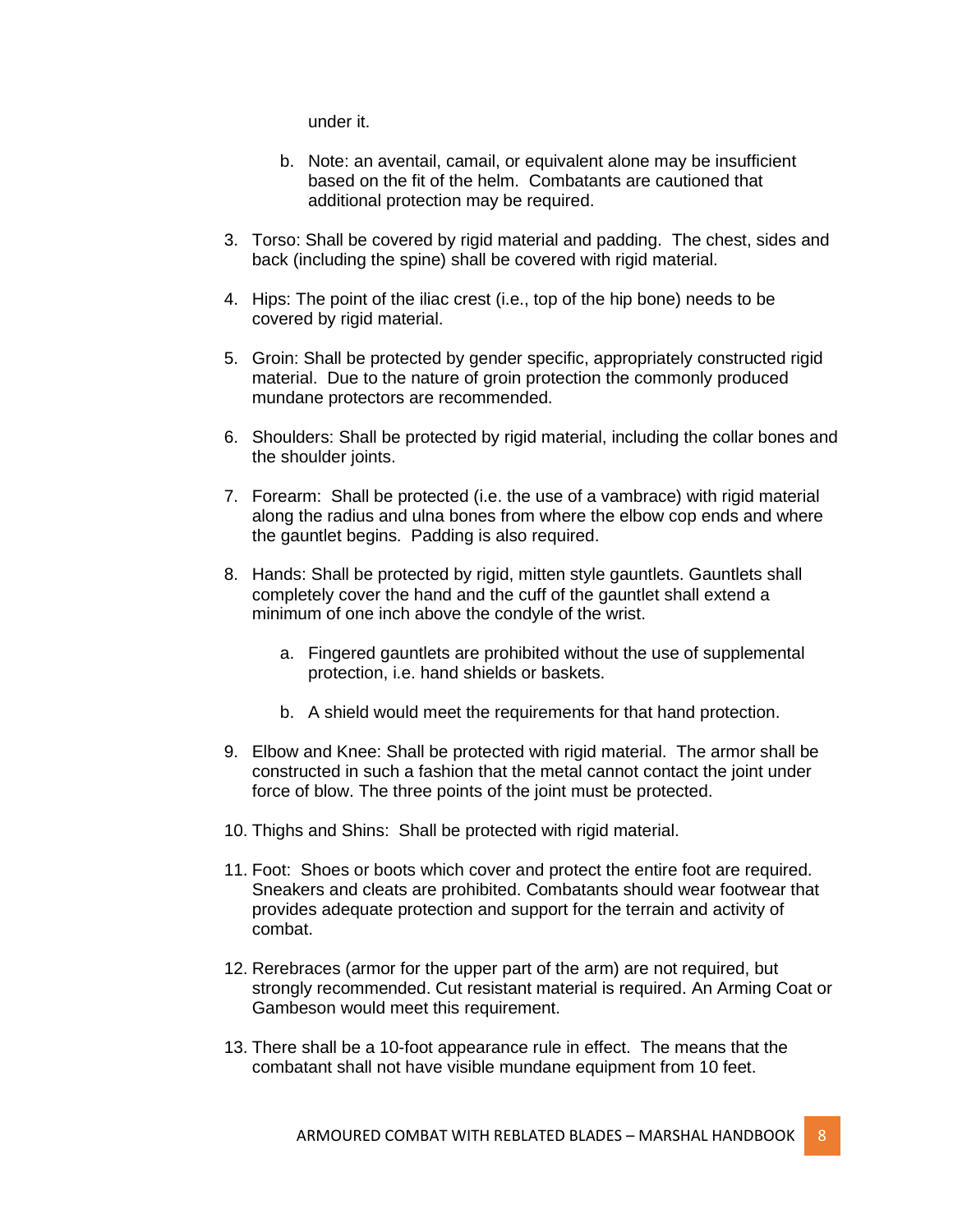Rigid is defined as a single or combination of materials which provide stiff and unyielding protection from the impact of the weapons being used (i.e. no injury resulting from being struck from the weapons where the armour and weapon were used as intended.)

Padding can be in the form of a gambeson or modern materials.

#### D. Weapons Standards

- 1. General
- a. The only permitted weapons are steel constructed longswords (bastard swords) and arming swords (broad swords and saber style).
- b. Swords from a reputable supplier are recommended, and they must meet the minimums outlined in I.D.2 Should a marshal have a question about a weapon it may be subjected to the following:
	- i. Spring test. Can the weapon be bent over the knee (3 inches?) without permanent distortion (returns/springs back to straight or true).
	- ii. Strike Test- Marshal strikes a steel object (could be a helmet, could be a block of steel) with a reasonable degree of force to make sure weapon doesn't shatter.
- c. Weapons shall be in good condition with the edges having been rounded, burrs removed and no chips or dents that compromise the integrity of the weapon.
- d. Swords may have basket hilts. In conjunction with rigid constructed demigauntlets. Baskets shall be constructed to provide all of the protection required of a gauntlet.
- e. Arming Swords shall have a lanyard to keep them from leaving the fighters person.
- f. The cross guard of all weapons shall not extend more than 35 MM from the gauntlet. This is to be measured as show in the diagram below.

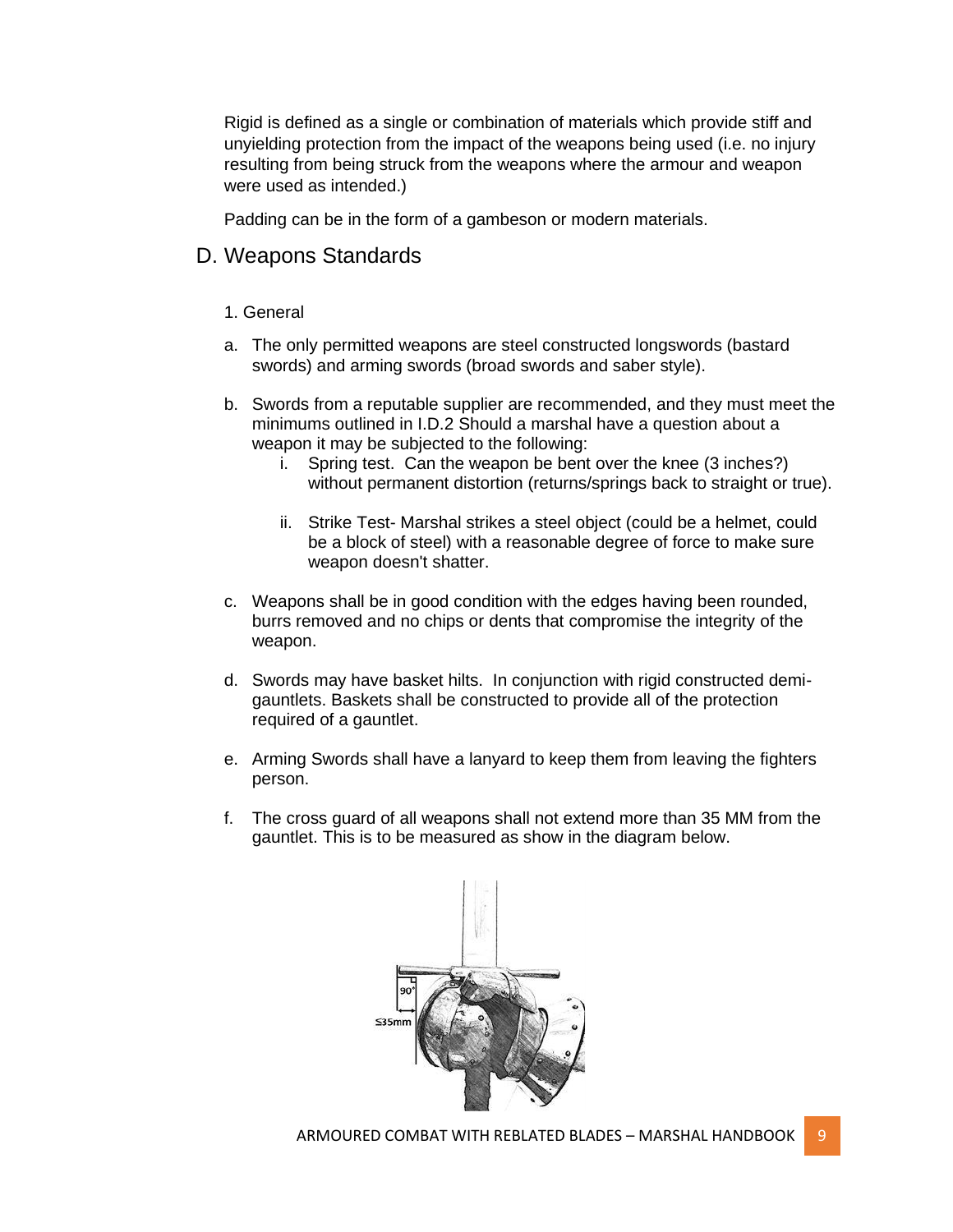- g. The following weapons are **prohibited**:
	- i. Weapons with a tip less than 20 mm
	- ii. Axes (1 Hand or 2 handed)
	- iii. Maces
	- iv. Polearms
	- v. Falchions
	- vi. Katanas

vii. Any weapon may be rejected for cause by the inspecting marshal. 2. Weapon minimum standards

#### **Arming Sword/ Broad Sword:**

- Max Weight 1.7 kg
- Minimum Length 72cm
- Max Length 100cm
- Min. Handle length 12cm
- Max. Handle length 20cm
- Blade thickness min 2mm
- Tip diameter 20mm

#### **Additional requirements:**

• Arming sword/Side Sword style only

#### **Long sword/ Bastard Sword:**

- Max Weight 2.3 kg
	- Minimum Length 100cm
- Max Length 140cm
- Min. Handle length 20cm
- Max. Handle length 40cm
- Blade thickness min 2mm
	-
- Tip diameter 20mm

#### **Additional requirements:**

• European 2H/Long Sword styles only

#### E. Shields

1. General

Shields shall be no more than 23. 5 inches wide and no taller than 30 inches. Shields shall be appropriately edged to prevent splinters, metal shavings, or debris that may fit through the face plate of a combatant. The edge of the shield must be maintained. Hand protection behind the shield shall equal gauntlet and forearm protection as stated above. There is no minimum weight for shields. All bucklers will remain within the above listed standard.

2. Shield minimum standards

#### **Bucklers:**

• Max size – 16 inches

- **Shields:**
	- Max Height 30"

ARMOURED COMBAT WITH REBLATED BLADES - MARSHAL HANDBOOK 10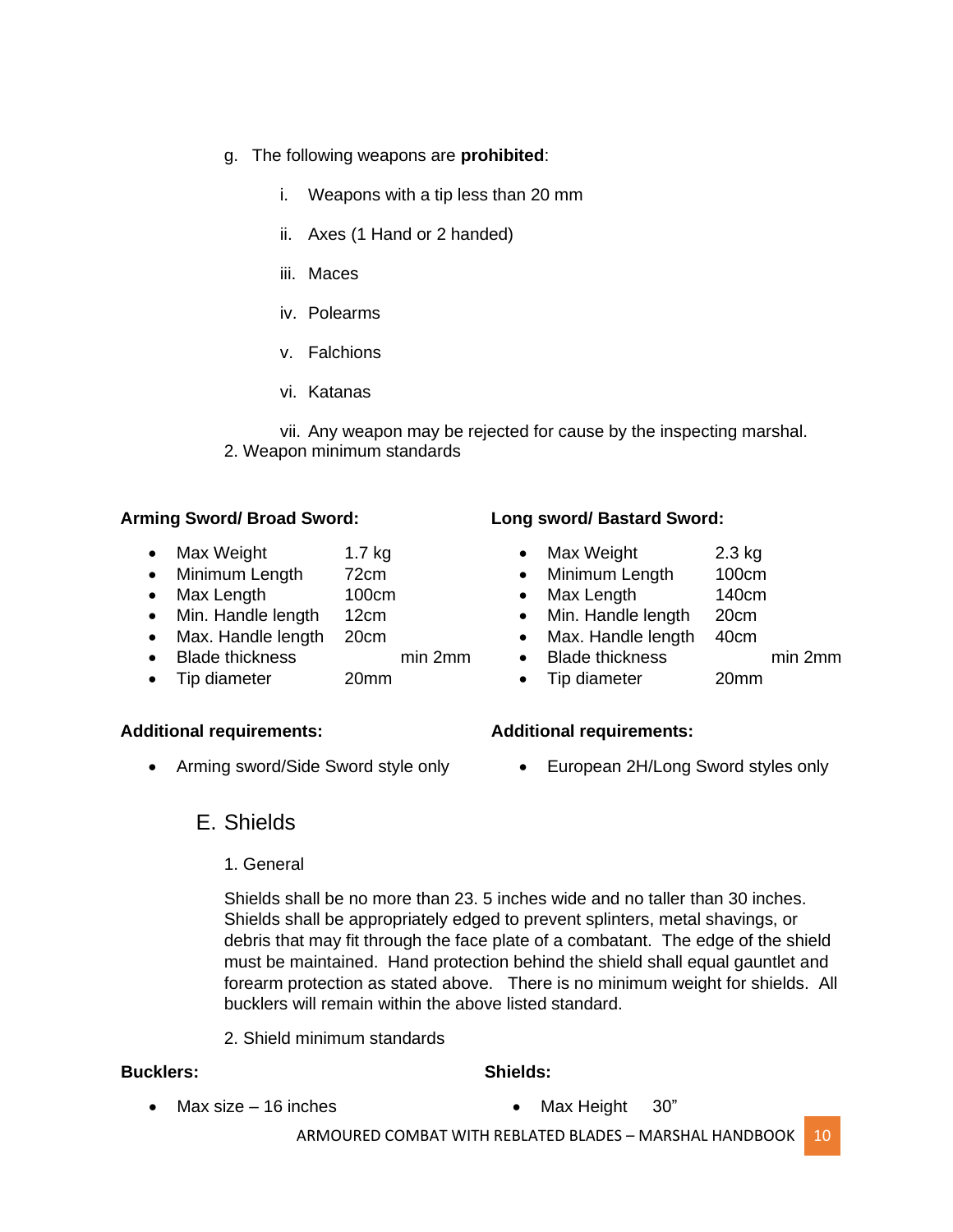- Minimum edge thickness 4 mm
- Made from either:
	- o Wood with leather/rawhide covering
	- o Aluminum blank
	- o Plastic ¼"
	- o Steel with rolled protective edge (4mm roll)

### F. Rules of Combat

- Max Width 23.5"
- Minimum edge thickness 4 mm
- Made from either:
	- o Wood with leather/rawhide covering
	- o Aluminum blank
	- o Plastic ¼"
	- o Steel with rolled protective edge (4mm roll)
- 1. All combat shall be fought in duel/singles style of tournament.
- 2. Tournaments shall be conducted in one of the approved formats discussed in section I.K.5.
- 3. Combatants may recognize a blow by saying "good." a. Judges will immediately add that blow to their tally.
- 4. Grappling, kicking, punching, striking with the shield and other forms of combat not expressly stipulated herein are disallowed. It is understood, however, that corps-a-corps and other contact is likely.
- 5. The Marshal's Handbook states any person on the list, spectator, or combatant may call "hold." It will be immediately amplified by all persons in and around the list field. Combatants will immediately assume a nonaggressive posture and await the instructions of the marshal.
- 6. A failure of any piece of equipment immediately stops the combat. Combatants will be given a reasonable amount of time (not to exceed 1 min) to repair, replace or exchange their equipment. If they are unable to answer the call, they will forfeit that bout.
- 7. Should a combatant lose their balance and falls, trips or is otherwise compromised the fight shall be stopped. This will not provide an unfair advantage to the compromised fighter. For example, if a combatant struck an opponent and the opponent loses their balance, the blow is counted.
- 8. Combatants shall behave in a knightly and chivalrous manner and shall fight according to the appropriate Society and Kingdom Conventions of Combat.
- 9. Judges and marshals have the final say of what occurred upon the field, appeals and other questions shall be handled within the policies and procedures outlined in the Marshal's handbook.
- 10. Fighting at barriers and other forms of deed are all allowed, if conducted within the confines of the Rules of the Lists and the rules outlined herein.
- 11. Fighters may have to undergo a series of challenges to earn advancement upon the list.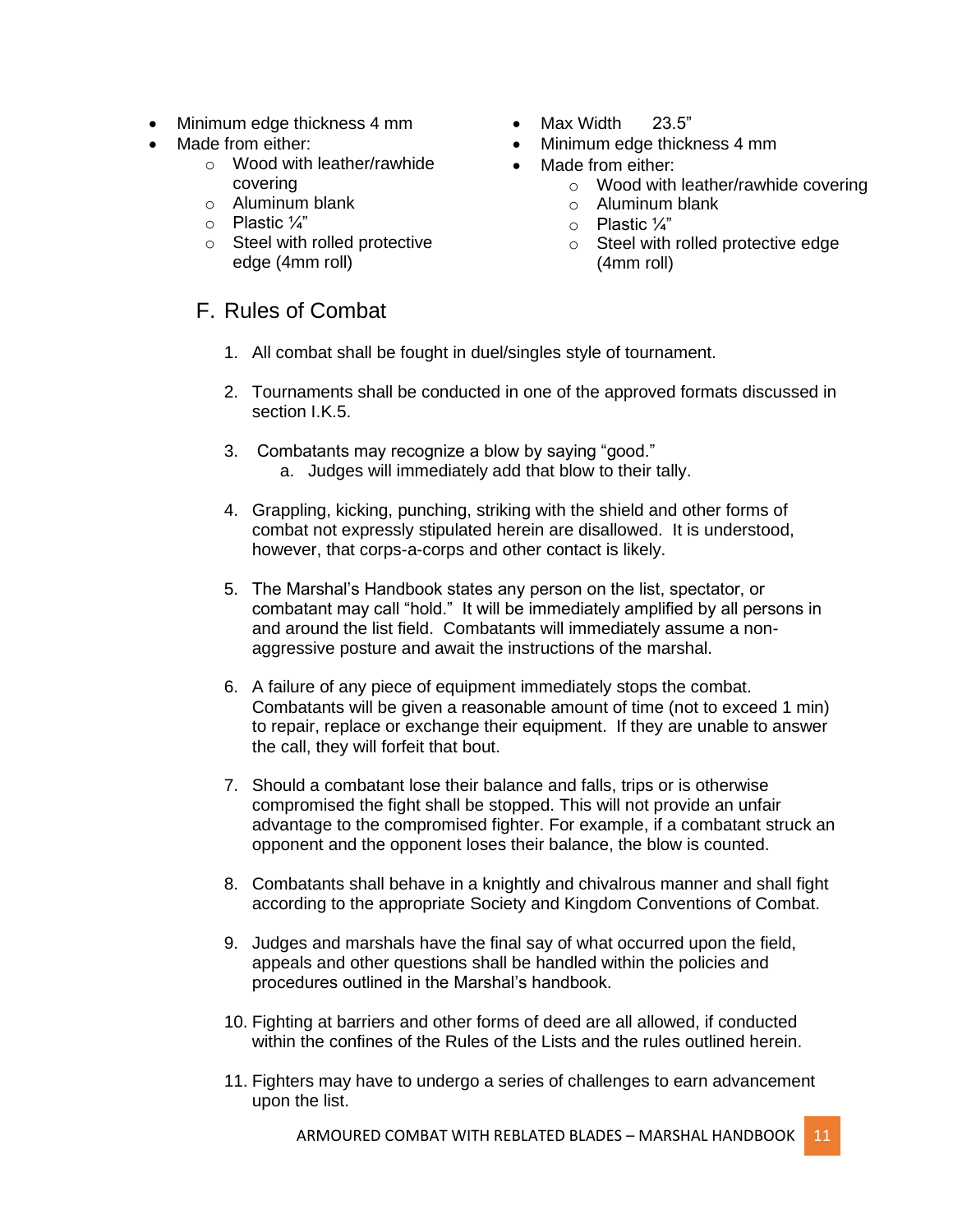- 12. Specifically forbidden at this time are:
	- a. All unarmed, martial art techniques.
	- b. All mass weapons including but not limited to: pole weapons, spear, axe, mace, bar mace and other weapons that rely on mass to effect killing efficiency on the battlefield.
	- c. Melee
	- d. Half-swording techniques

#### G. Target Areas

- 1. All valid blows will be targeted at the head and torso of the combatant. Arms one inch above the condyles of the wrist are valid. A valid blow 1 inch above the knee cap of the combatant's opponent shall be considered valid.
- 2. A blow striking non-counted (hands and 1 inch above the knee and below) areas shall not be cause to stop a fight unless it results in an injury. (an injury will require a root cause to determine if the armour failed to protect or the nature of the blow was the determining factor. In either case action by the marshal is required.) Blows striking non counted areas shall not be considered as a valid counted blow.
- 3. Strikes to the groin, neck, and throat of a combatant are valid, however combatants should exercise caution when striking into these areas.

#### H. Valid Blows

- 1. A valid blow will be considered a cut, unimpeded or the intent of the blow not significantly diminished by defensive action, striking only upon the edge of the sword.
- 2. The blow is thrown with a similar technique as would have been used to cause injury, but with a force that is deemed acceptable for sports competition.
- 3. Three joints must be employed in the delivery of the blow (wrist, elbow and shoulder are a prime example).
- 4. Longsword blows require both hands on the grip to be scored.

#### I. Permissible Techniques

ARMOURED COMBAT WITH REBLATED BLADES - MARSHAL HANDBOOK 12 1. Cutting blows to the opponent's target areas (as defined above) delivered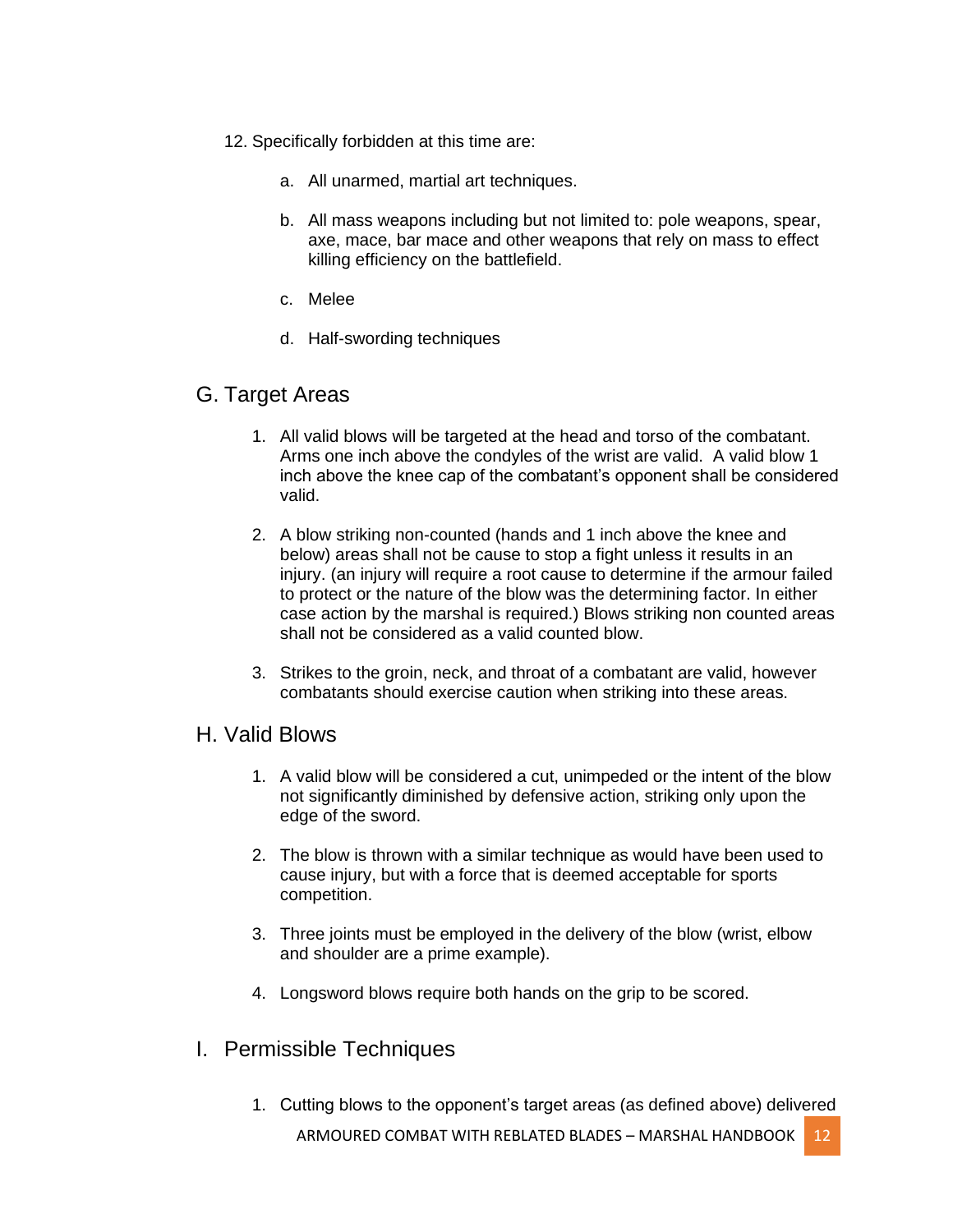with the cutting edge of the weapons.

- 2. Blocking the opponent's blows with a shield or a blade.
- 3. Pushing or pressing the opponent with a shield or shoulder.
- 4. Hitting with the plane of a shield
- 5. Repulsion of a blade, a shield, or opponent's arms and hands with the shield's plane or the shield's edge.
- 6. Hooking the opponent's shield with your shield.
- 7. Overlapping of the opponent's shield with your shield
- J. Prohibited Techniques
	- 1. Thrusting with the blade of the weapon (all thrusts).
	- 2. Punching with the edge of the shield.
	- 3. Striking a disarmed opponent, no weapon in hand.
	- 4. Blows aimed at the opponent's non-counted area.
	- 5. Blows aimed at fallen opponents or those rising to a standing position.
	- 6. Blows delivered with your head.
	- 7. Kicking or kneeing your opponent.
	- 8. Back heels, wrestling throws and clinches.
	- 9. Punches and elbow strokes.
	- 10. Blows delivered with the hilt or pommel of a weapon.
	- 11. Holds of the opponent's body, head, limbs, using hands or shield, as well as grabbing his equipment (including a sword and a shield) with your hands
	- 12. At the Marshalls discretion, any other technique deemed substantially unsafe.

### K. Permissible Tournament Styles

The follow are the tournament styles which are currently approved, which are more fully described in section O.2. below:

- Gallery
- Race to x (judged or called) no reset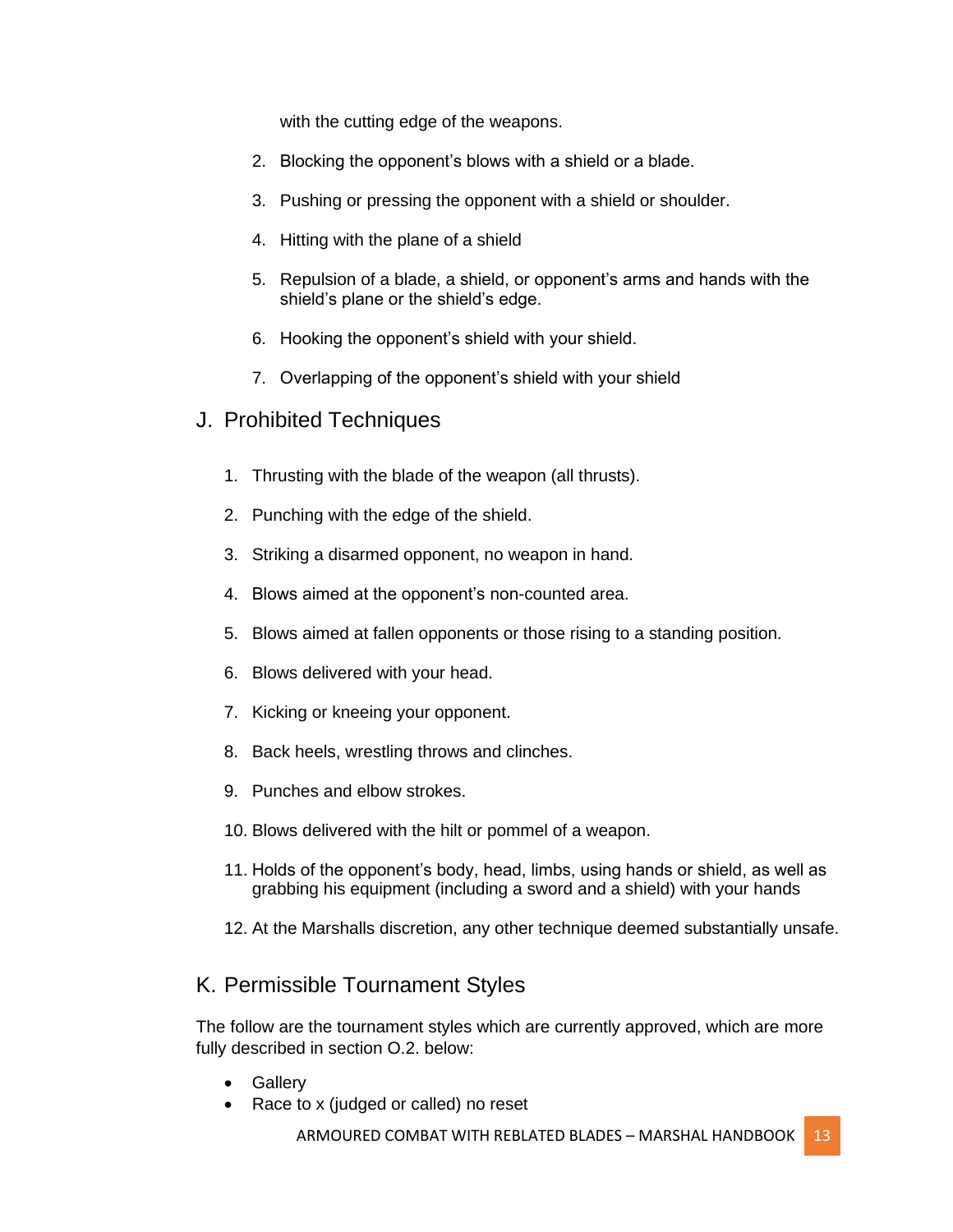- Race to x (judged or called) reset after each point
- Timed counted blows judged only
- Set number of blows

#### L. List Field Requirements

The list field must be a square with a side dimension of 20 to 25 feet.

- 1. List fields shall be marked clearly on the ground (i.e. with paint, chalk or tape as examples). The marshals stop the fight as the fighters approach the defined boundary.
- 2. A safety zone of 10 feet shall extend out in all areas where spectators are allowed. The safety zone is not optional. A rope or rail boundary not less than 3 feet high shall be used.

| Safety Zone - Minimum 10' in any<br>direction spectators are allowed       |
|----------------------------------------------------------------------------|
| <b>List Field Area</b>                                                     |
| <b>List Marshal</b>                                                        |
| Minimum Size - 20' x 20'<br><u>same pre americane presenta</u>             |
| A judge may move all the way down                                          |
| each side of the safety zone from the<br>corner they started in.<br>Judges |

safety zone

The list field area shall be marked in such a way as to not create a tripping hazard for the fighters - Chalk, paint, tape are all acceptable ways of defining the list field area.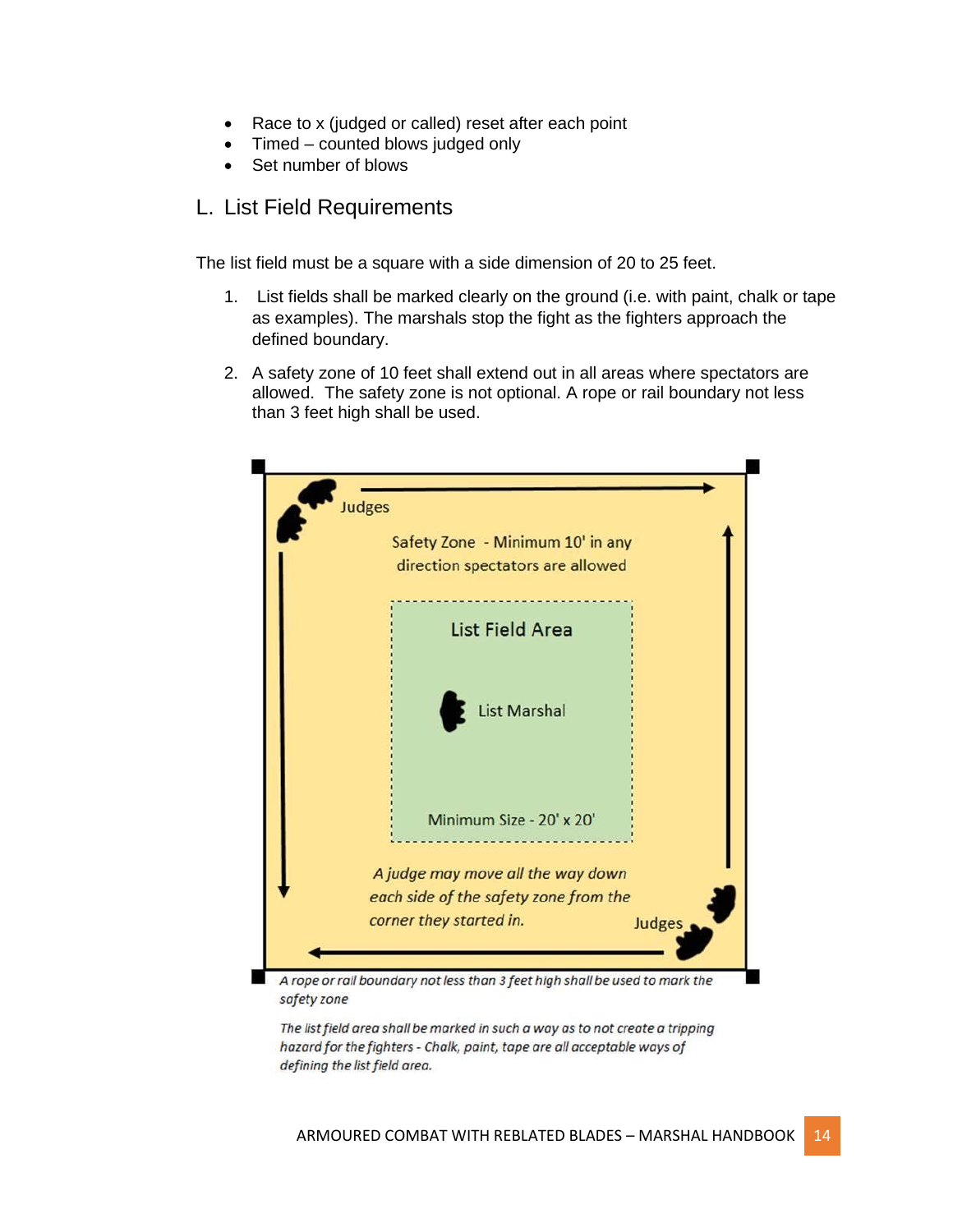#### M. Marshaling Armoured Steel Combat

As a general matter, marshals are in charge of enforcing rules and monitoring safety during fights. They are also responsible for inspecting weapons and armor before each fight. Judges are responsible for counting blows during fights.

#### N. Marshals

Marshals have the sole responsibility of safety for the list, combatants and judges. Marshals shall not concern themselves with adjudicating blows. Marshals will observe the fighters for equipment integrity and safe behavior. Marshals shall meet a minimum training and authorization standards outlined below.

1. Marshal Training Requirements

Each kingdom participating in Armoured Steel Combat must develop a training program to ensure familiarity with these rules, and issue separate warrants for Armoured Steel Combat marshals

2. Event Marshals

The MIC and the Field Marshals may also be competitors.

#### *a. Marshal in Charge*

Responsible for overseeing all of the fighting activities and resolve all appeals. Ensure that all aspects of the fighting activities adhere to the standards.

#### *b. Field Marshals*

Will ensure that the rules and conventions are followed. Will issue warnings and penalties as described herein.

3. List Oversight

Field Marshals shall ensure that the combat is conducted in accordance with the rules and conventions for Armoured Steel Combat. The Field Marshal shall administer punitive actions as follows

- a. A warning will be issued at the Fields Marshals discretion.
- b. Sanctions will be accessed using the following criteria as guidance.
	- i. Dropping a weapon will result in a 2-point penalty.
	- ii. Not engaging in combat (actively denying engagement for a period of time). – 2-point penalty
	- iii. Voluntarily stepping out of the list area 2-point penalty
	- iv. Failure to obey the commands of the Field Marshal 3-point

ARMOURED COMBAT WITH REBLATED BLADES - MARSHAL HANDBOOK 15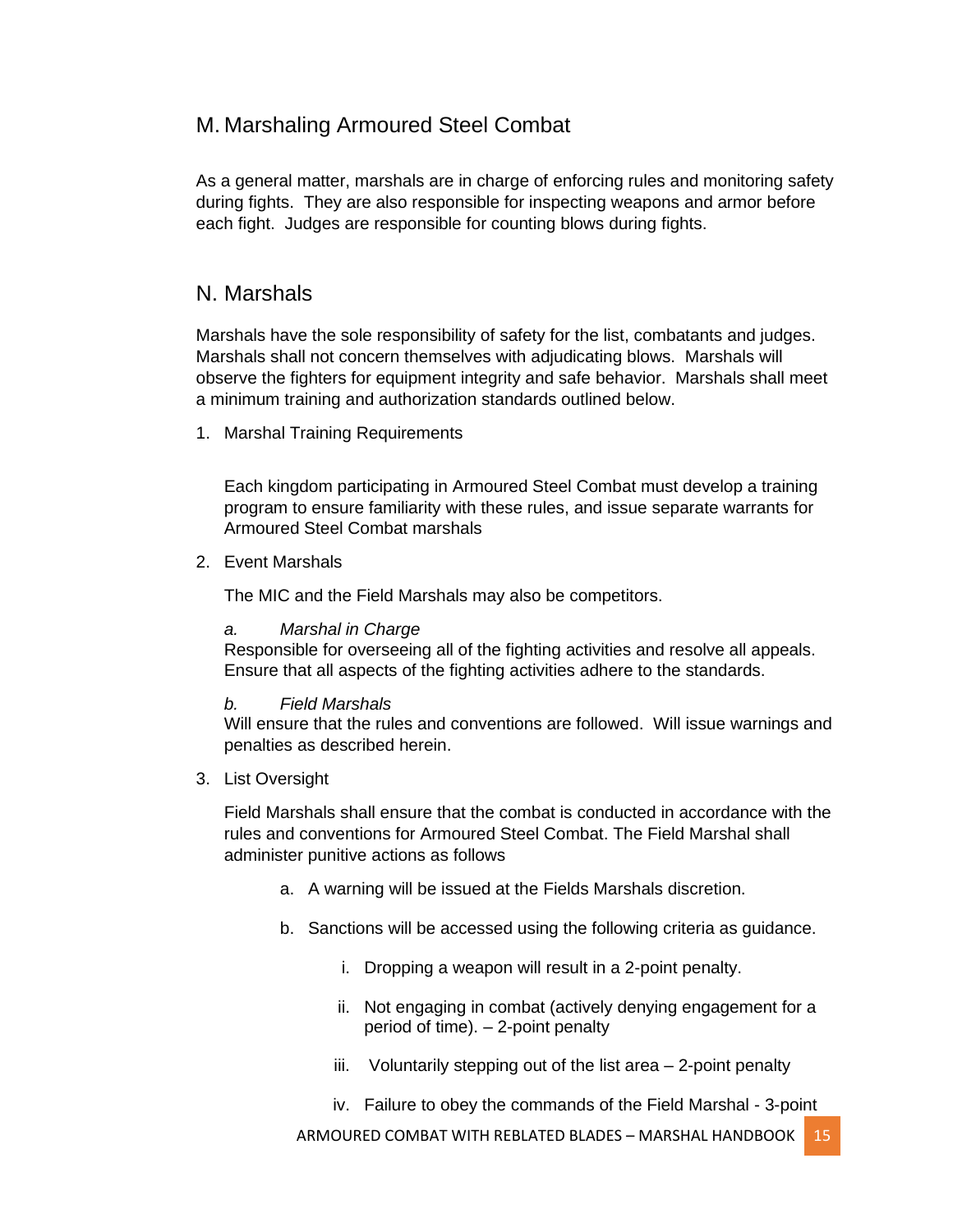#### penalty

- v. Conduct unbecoming a competitor in the list. 5-point penalty
- c. Disqualification sanction imposed on a fighter for gross violation of the rules. It shall be stated in in the marshal's report. This sanction is automatically reviewed by the Marshal in Charge.
	- i. This sanction may be imposed for a single fight or for the remainder of the fighting activities for the event. Longer suspensions require review and approval from the Kingdom Earl Marshal/Deputy Earl Marshal for Armoured Steel Combat. Examples are as follows:
	- Using Prohibited Techniques which put a combatant in significant risk of injury  $-$  i.e. the use of a thrust.
	- Injuring the opponent due to the use of a prohibited fighting technique(s) or striking a no scoring area.
	- Conflicts with the marshals or Judges. Insults to the opponents or disrespectful behavior towards them, as well as other parties of the competition.
	- ii. Disqualifications shall be reviewed by the Kingdom Deputy Marshal of Armoured Steel Combat to determine if further action is warranted.

#### O. Judges

Judges have the sole responsibility of evaluating fighter's blows. Judges must be specifically trained to evaluate that a combatant has provided a blow, thrown with intent, edge on and is unimpeded by any activity of the combatant answering the blow. If they see an unsafe condition, they are required to call hold as is normal within the Rules of the List, SCA Inc. Judges meet a minimum training standard.

#### 1. General

- a. Judges shall take positions in the list against the outer containment rope or barrier in the corner.
- b. A judge may move along each side that forms the corner he or she start in.
- c. Clickers must be used for counting blows.
- d. Before a fight the Marshal goes to a fighter and asks which judges will be counting blows landing on that fighter and repeat with the second fighter. This is to ensure that that the judges are aligned correctly.
- e. The judges for each fighter shall be positioned catty corner (opposite corner)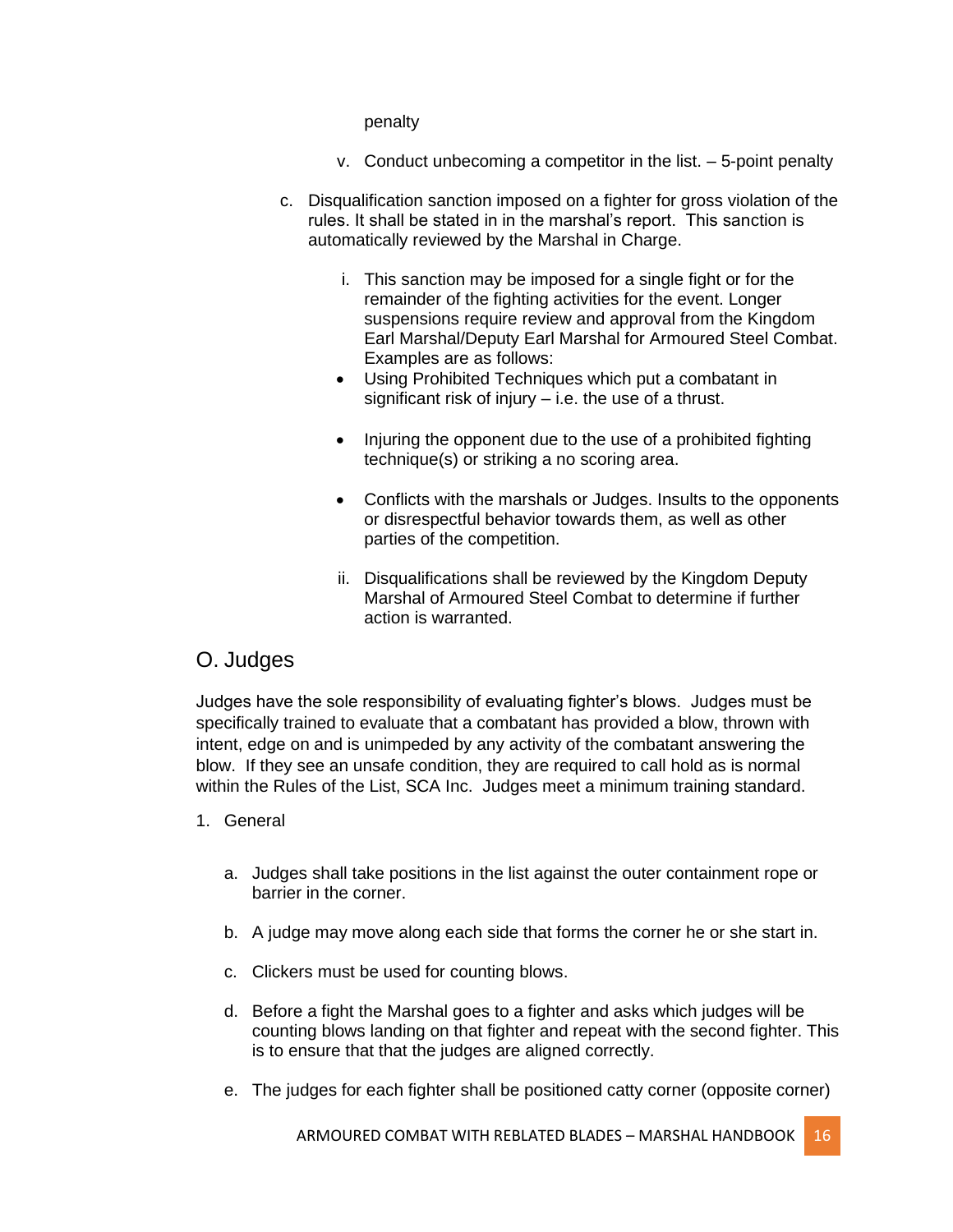from one another.

- f. Judges shall not talk with each other until the scores have been recorded.
- g. At the conclusion of the bout judges shall return to their corner where a MoL will go to each judge and record the score.
- 2. Counting Blows
	- a. There will be a minimum of 2 judges counting valid blows landing on each fighter.
	- b. Valid blows are defined above (section I.H)
	- c. During each fight click once for each blow landed on the fighter you are watching.
	- d. A valid blow is valid no matter the style of tournament.
	- e. "Don't count noise" Sight is the determining factor in judging valid blows.
	- f. Watch the fighter on whom you are counting blows landing without getting distracted by the fight itself.
	- g. Judges need to move with the fight in order to get the best view. A judge may move all the way down each side of the safety zone from the corner they started in.
	- h. Fighters will be designated as "Fighter 1 and 2" or "the Red fighter and the Blue fighter) for example.
	- i. Marshals should consider using arm bands for the fighters and judges fighter 1 would have a blue armband as would the two judges assigned to him in order to make it clear who is counting for whom.
- 3. Tournament Styles
	- a. Race to X without resetting (judged or called) the Marshal will tell the judges and crowd that the fight is a race to "5" (or "10", etc.) As soon as one judge has counted that number of blows landed on the fighter they are watching, he or she will call the number of blows struck, "five" for example, and combat will stop.
	- b. Race to X with resets Combat will stop and reset each time a valid blow is struck. This continues until the predetermined number of blows is counted by a judge.
	- c. Timed Counted blows judged only. A judge will click the counter each time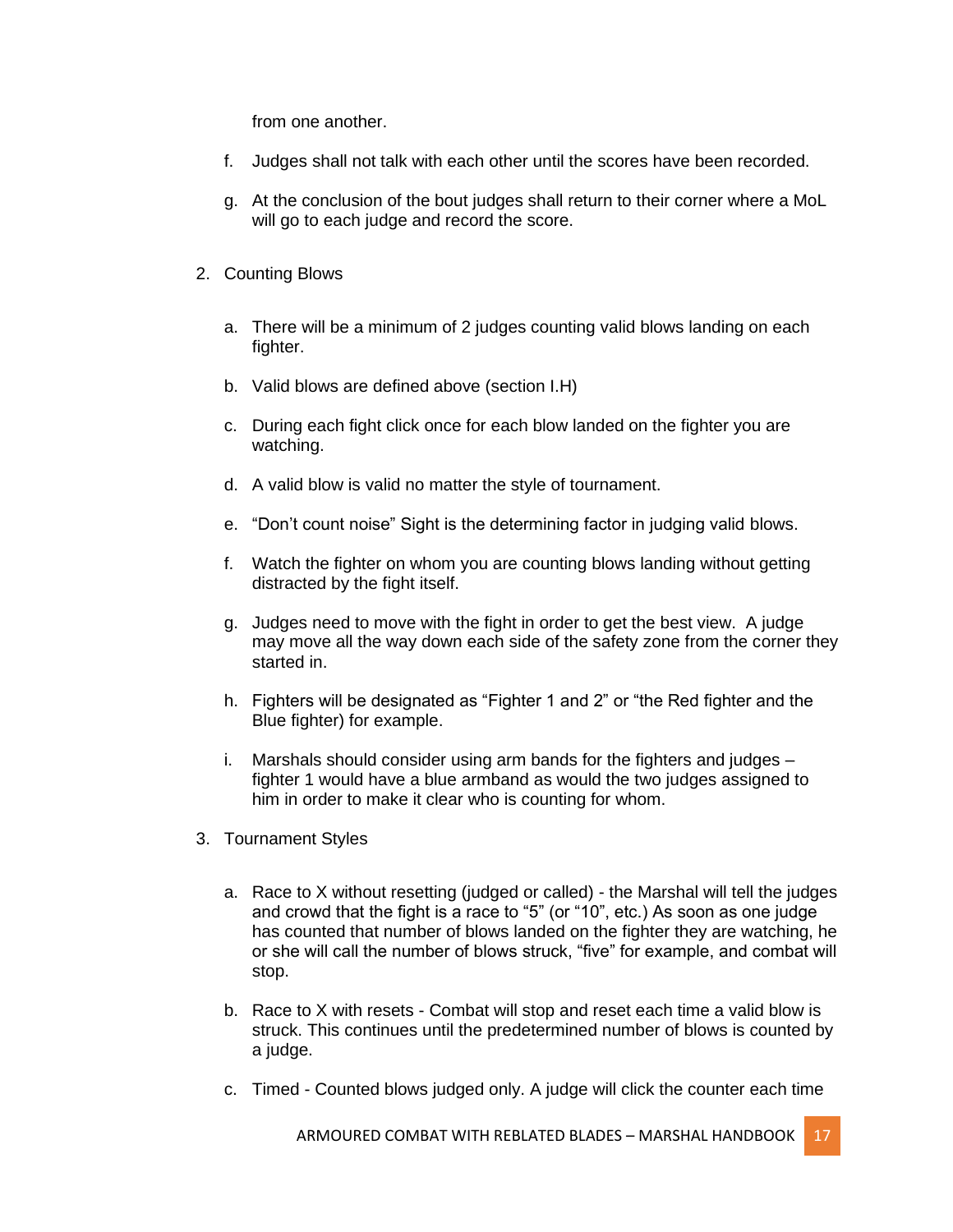he or she sees a valid blow land on their combatant. This continues until time is called. Scores are reported to the MOL.

- i. A person, who has no other task during the bout, will be designated to use a stopwatch or other device, such as a phone, to keep time for these fights. i.e., A videographer cannot keep time, nor can a judge.
- d. Set number of blows Each combatant can throw a set number of blows (for example, 20); after a combatant throws the pre-determined number of blows, he or she can only defend.
	- i. Judges count the valid blows landing on the combatant they are watching.
	- ii. Two additional persons, who have no other task during the bout, will be designated to count the number of blows thrown by a given combatant. A hold shall be called when the designated number of blows has been reached.
- e. Gallery In this tournament style the winner of a fight is determined by a gallery. A gallery will be comprised of segments of the populace attending. For example: all ladies, all peers, all children, etc.
	- i. The gallery shall select a spokesperson to report the results.
	- ii. The gallery shall have 1 minute to announce the victor.
	- iii. It is expected that this way of determining a victor is 100% subjective.
- 4. Training
	- a. Judges must read and be familiar with the conventions and rules for Steel Fighting.
	- b. Currently judges are doing on-the-job training. New Judges can be paired with experience judges to provide experience and training.
	- c. It has been found that when experienced judges work with new judges, they come to approximately the same score after a few example bouts. It helps when the marshal/MC has fighters show what a valid blow looks like and runs a sample set of fights for the judges to learn from.
	- d. There will be judging sample videos online to help in the training of judges.
- 5. Equipment
	- a. Tally Counters/Clickers these can be purchased at amazon.com. They are easily found by searching for "4-digit tally counter"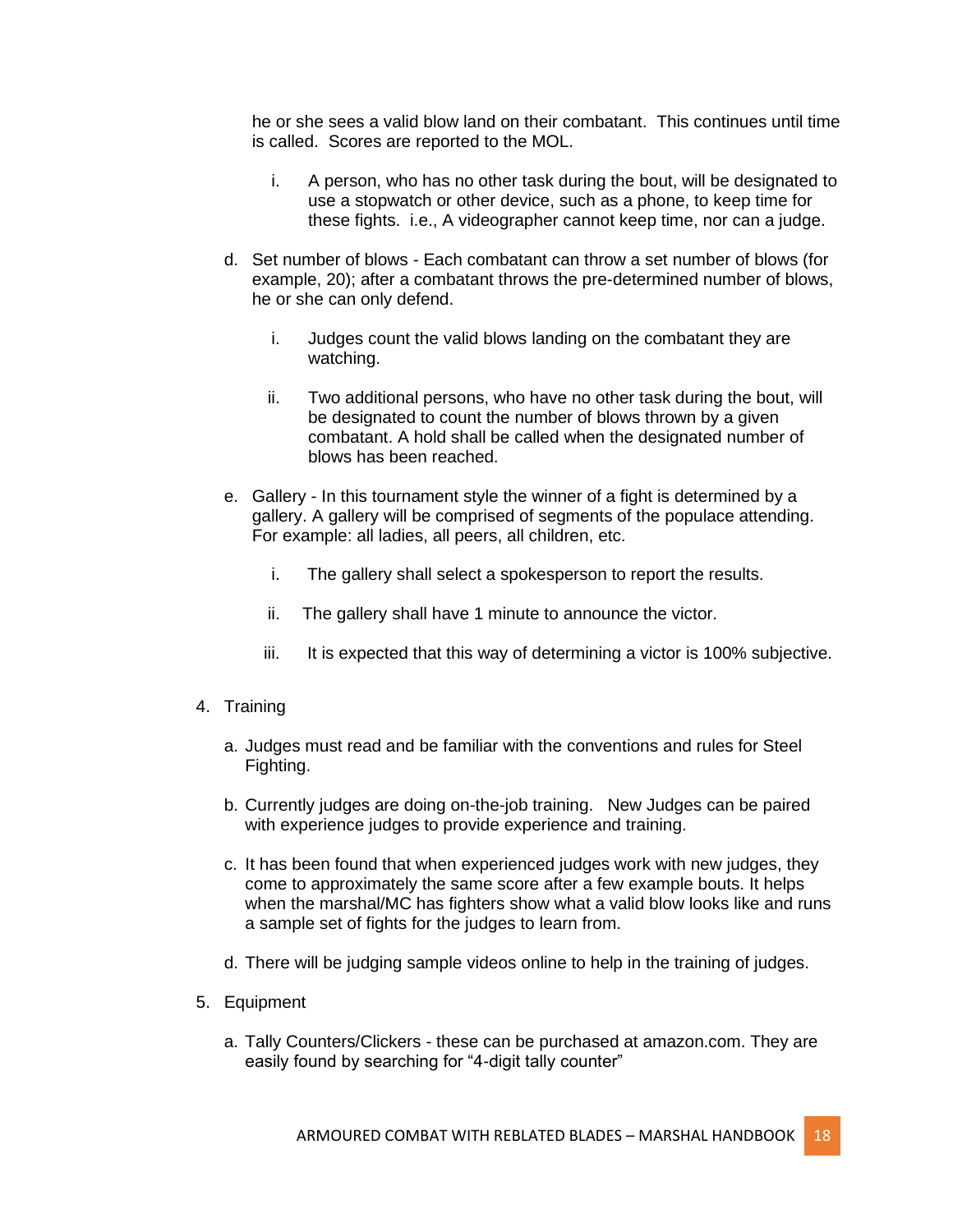b. Score Cards - Score Cards shall be used to record the outcome of combat. The following is an example.

| <b>Scorecard</b> |  |                               |                          |
|------------------|--|-------------------------------|--------------------------|
|                  |  | $Score$ <sub>________</sub>   | $W/L$ <sub>_______</sub> |
|                  |  |                               | Score $\_\_$             |
| Fighter 2        |  | $Score$ <sub>__________</sub> | $W/L$ <sub>_______</sub> |
|                  |  |                               | $Score$ <sub>____</sub>  |
|                  |  |                               |                          |

- Armbands for fighters if this is decided to be used (Red and Blue, for example)
- Judges' tabards, if used should match the arm bands in color.
- Other field equipment needed includes: list paint, safety zone fence, shade, table, cover, water cooler, cups, sign in sheets, notepad, pens, chairs, squeeze bottles; it is also good to have: pickles, pretzels, electrolytes.

# **II. Combat Injury Procedures**

A. When an injury occurs on the field, it should always be remembered that the primary concern is getting to and assisting the injured party. Secondary to this objective, but no less important, is the safety of persons entering the field to help and the well-being of anyone already on the field. (For example, fighters standing around in armor in the sun could be subject to heat problems.

B. All injuries that require hospitalization or similar care, including a period of unconsciousness, or may require future medical care need to be reported to your Kingdom earl Marshal within 24 hours of the incident. Include all available details in the report.

C. In the event of an emergency, the marshals shall cooperate with any authorized persons responding to the emergency and keep the area clear of would-bespectators.

D. In the event of any suspected injury on the field, the marshal shall halt all the fighting in the area.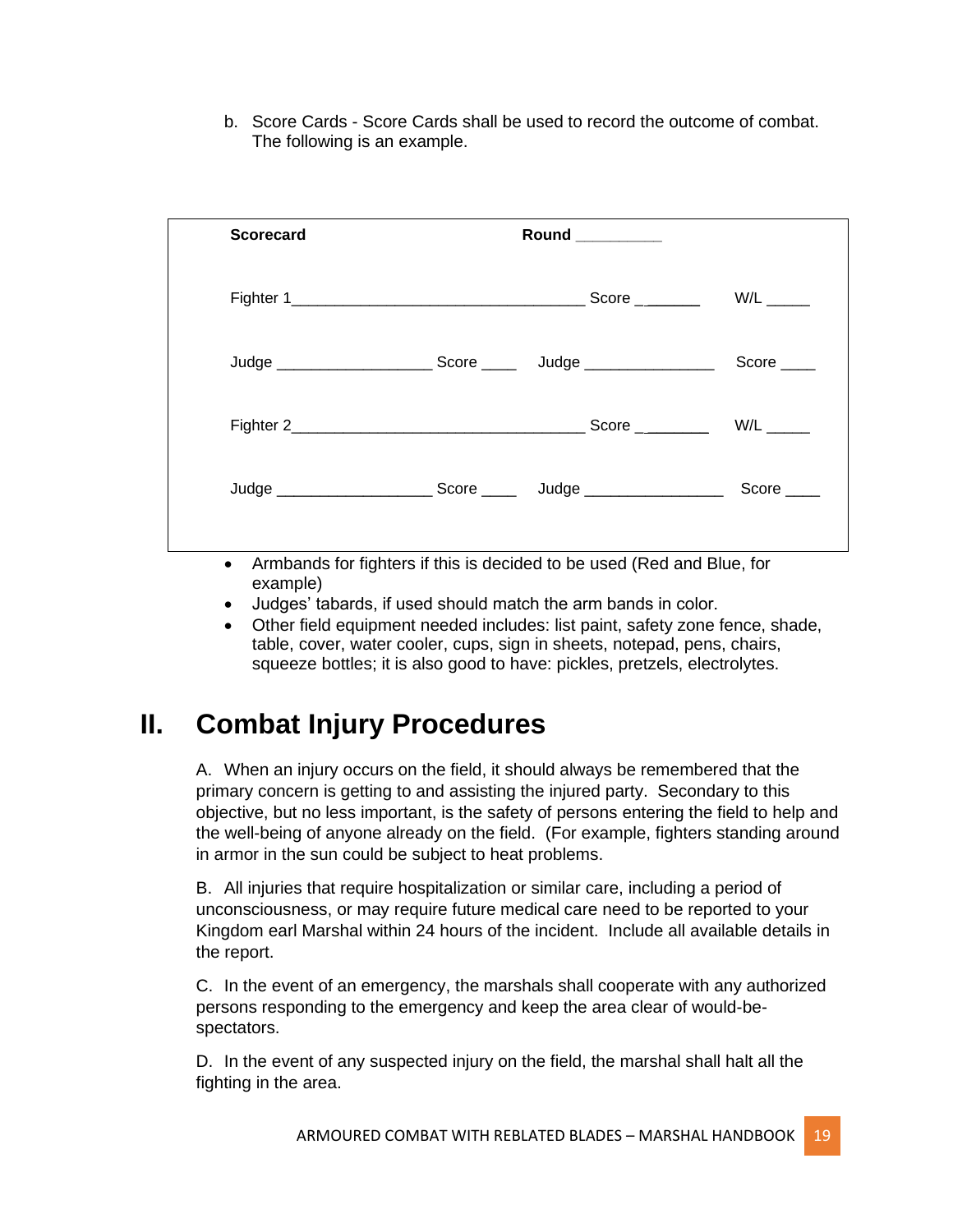E. If the injured person is conscious, they may be asked if they would like assistance. No conscious person will be forced to accept treatment without his or her consent. No non-combatant shall enter the combat area until summoned by a marshal.

F. A marshal shall call for assistance if they suspect that a participant is experiencing more than momentary distress. It is an extremely serious matter to delay G. the application of first aid when it is needed, and marshals who ignore injuries may be subject to revocation of their authorization to supervise combatrelated activities.

H. No one may remove an injured fighter from the field without the consent of the event marshal-in-charge or an appointed deputy.

I. Any immediate and significant problems associated with an injury on the field shall be reported to the kingdom Earl Marshal.

# **III. Guidelines for Marshaling on the Field**

The guidelines outlined in this section are not rigid requirements but are placed here in an attempt to help clarify and to provide examples of acceptable methods and procedures.

#### Preparing to Marshal Combat Activities

As marshal-in-charge, you are responsible for organizing the marshaling. This does not mean that you have to do it all yourself.

Things that need to be done prior to all combat activities:

- 1. Check that the field can be safely fought upon, preferably before the site is reserved for the event. Can someone in armor, with restricted vision, cross it safely (i.e., without injury; simple tripping is an inherent hazard of combat in rough terrain)? At minimum, check at the beginning of the day to see if there are holes, soft spots, rocks, etc. If they are serious and cannot be worked around, move the fighting somewhere else.
- 2. Arrange for equipment inspection. (See Equipment Inspection Guidelines below.)
- 3. Arrange for marshals for all of the combat. That means an absolute minimum of one marshal per single combat (preferably two or three
- 4. When the event is over, write up a report on the event and submit per the kingdom requirements. In the event that the kingdom has no requirements send directly to the Rebated Steel Deputy.
- 5. Safety
	- a. The field itself can cause safety problems. Before you begin, look over the area where the fighting will take place. Look particularly for large holes, soft spots, and rocks. (The fighters will generally accept small holes, rocks, etc. as part of the terrain.) Once the fight starts, try to keep it away from these areas. If the hazards are serious, move the fight. As the fighters come onto the field, take a quick look to see if they have their full armor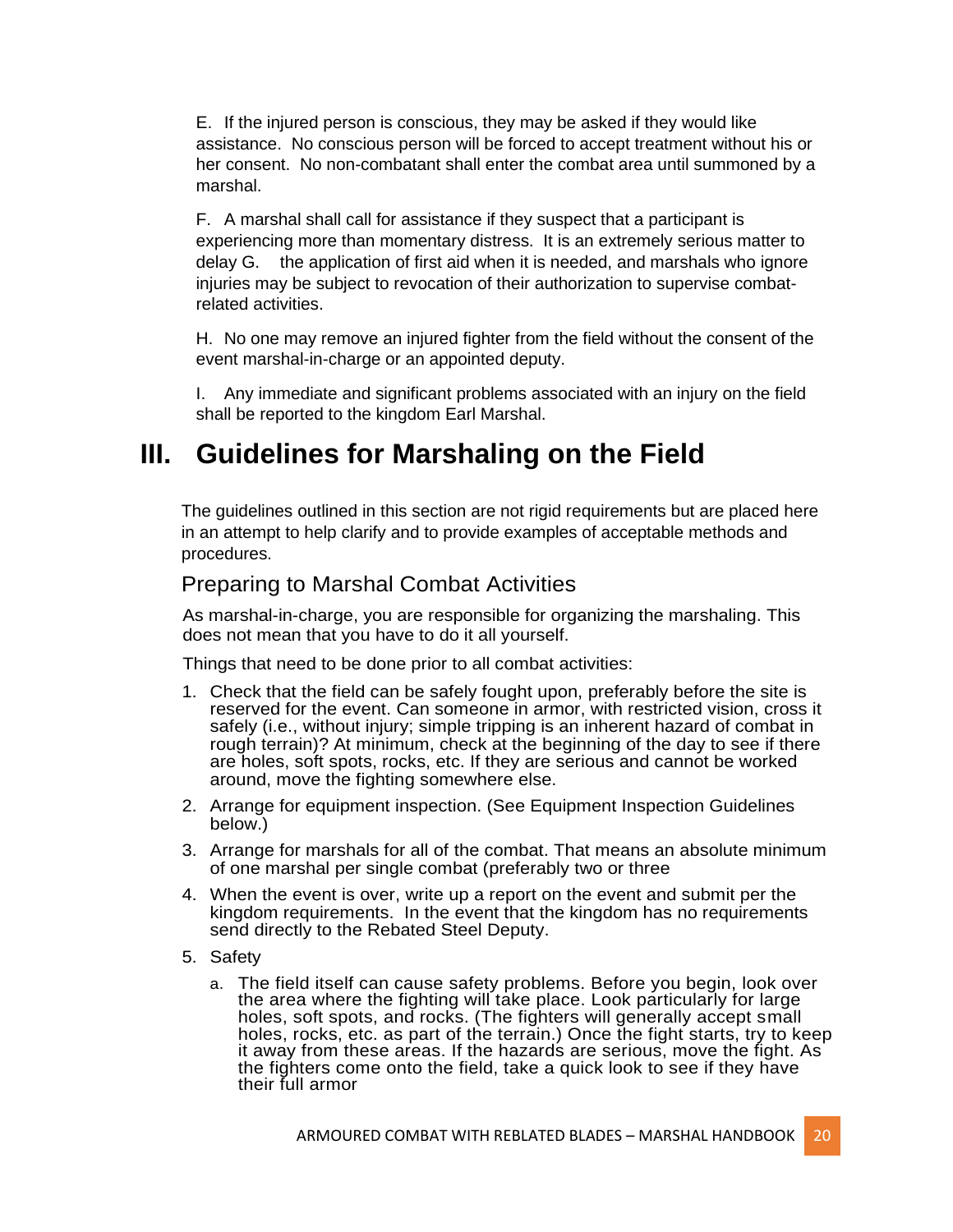b. Once the fight has started, watch particularly for broken armor, lost tempers, injuries, and unauthorized people/pets/objects on the field. (Outsiders, especially small children and pets, do not always realize that they are supposed to stay off of the field during combat.) If there is a problem, shout "Hold!", several times if necessary. (Most fighters will hear and respond to a cry of "Hold!" even when they won't notice their own names being called.)

# **IV. Equipment Inspection Guidelines**

#### A. General Information

- 1. At each event, the marshal-in-charge must arrange for the inspection of all equipment to be used in combat (e.g., armor and weapons). This inspection in no way relieves the individual combatants of their responsibility for following the equipment standards. Ultimately, the fighter is responsible for the condition and safety of their armor and weapons at all times. This includes periods between bouts, between battles, and day to day periods between battles at a multi-day event. However, the marshal's inspection is intended to provide a second pair of experienced eyes and an outside point of view. A reminder: Equipment that was perfectly serviceable at the beginning of the previous event could have broken since, and even the most experienced fighter can occasionally forget some piece of armor. The inspection outlined below is merely an example. For purposes of illustration, the inspection described is for regular SCA combat without missile weapons. It does not necessarily include checks for additional requirements that your kingdom may have added. A checklist might be helpful as you do the inspection until you have done so many that it becomes second nature. A quick visual check of the combatants just before the start of a bout shall be conducted. All of this is based on the equipment standards. Marshals shall be familiar with them, as well as with any other requirements that your kingdom may have instituted.
- 2. Armor inspection must be done with all of the armor on the body of the fighter who is going to wear it. It is not otherwise possible to get an accurate idea of what is covered and what is not, of where gaps may occur as the combatant moves. In weapon inspections, the primary test is safety. Before you start, remind yourself that armor is hot, not to mention heavy. If the weather is hot, try to find some shade in which to hold the inspection or, at least, for the fighters to stand in while waiting to be inspected. (Similar reasoning applies in case of rain, freezing cold, or other inclement weather. Just because it is possible to fight does not mean that it is pleasant or desirable to stand around in armor.)
- 3. As a marshal, you are not guaranteeing or certifying that anything is completely safe, and its use is without risk. The primary responsibility for the safety of weapons and armor remains with the fighter. You are inspecting to see whether the item (helmet, armor, weapon, how the armor sits on the fighter, etc.) complies with our published standards or not. If it does, it may be used in our combat activities — otherwise it may not. The purpose of our rules, standards and inspections is to reduce the chance of injury for those who participate. Even with those rules and standards, all of our combat activities can lead to injury. Properly carrying out your duties as an officer of the SCA and a marshal will indemnify you in case the corporation or its officers (of which you are one) are sued.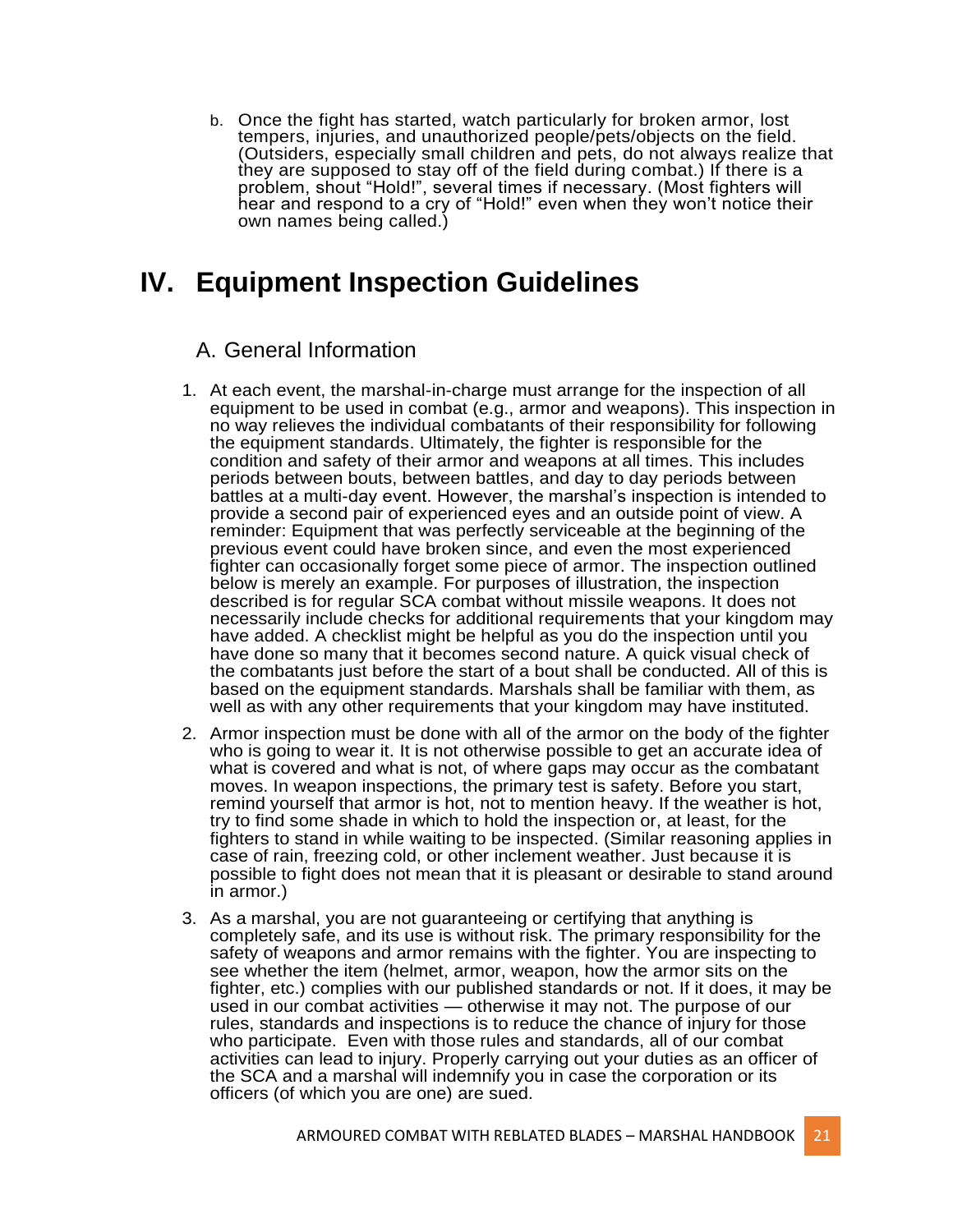4. Should there be a difference of opinion between the fighter and the inspecting marshal an appeal to the Marshal in charge may be made. The decision of the marshal in charge is final for the event.

#### B. Sample Armor Inspection

- 1. Leg Armor: Check that the front and sides of the knee are covered. If you are concerned about coverage during combat, have the fighter flex their knees (either a deep knee bend or raise one knee at a time) and see that the knee remains covered. Check for signs that the equipment is faulty. Ensue that the thigh armour has sufficient coverage for the front and sides
- 2. Groin: ASK the fighter if they have remembered their cup or groin protection. Do NOT attempt to check for it physically.
- 3. Body: Check to ensure that the torso, shoulders and hip are protected. This is to include the collar bones.
- 4. Elbow and forearms: Check that the point and sides of each elbow are covered. If you are concerned about coverage during combat, have the fighter flex their arm to validate that the elbow remains covered. Ensure that the forearm is protected as required. Check for signs that the equipment is faulty.
- 5. Hands and wrists: Check the gauntlet and/or basket hilt to see if they cover the required area (the hand and one inch of the forearm). Check for signs that the equipment is faulty. Finger gauntlets are only allowed when using a basket or hand shields.
- 6. Neck and Head:
	- a. Checks b. and c. below are to be conducted with the helmet on the fighter's head.
	- b. Have the fighter assume their normal fighting stance. Check that the larynx and cervical vertebrae are covered. If it appears likely that the fighter's coverage for these areas will not remain in place when the fighter moves, you may have the fighter turn or tilt their head to typical combat positions to see that the required protections are in place.
	- c. Lift gently on the front of the faceplate to make sure that the helm is secured.
	- d. Check to ensure the helm meets the criteria of Section C above.
- 7. Shield: Check the rim for exposed sharp edges. (For this purpose, a 90 degree angle is a sharp edge.) Check the rest of the shield for sharp edges, broken or missing rivets, or other signs that it is faulty.

#### C. Sample Weapons Inspection

c. Check that they meet the minimum tip width (20 mm) and thickness (2 mm). diameter (1.25 inch [31.8mm]). A marshaling gauge will speed this up.

Check that the quillons do not extend more than 35 mm from the edge of the gauntlets as measured at a right angle from the exterior surface of the gauntlet to the end of the quillion.